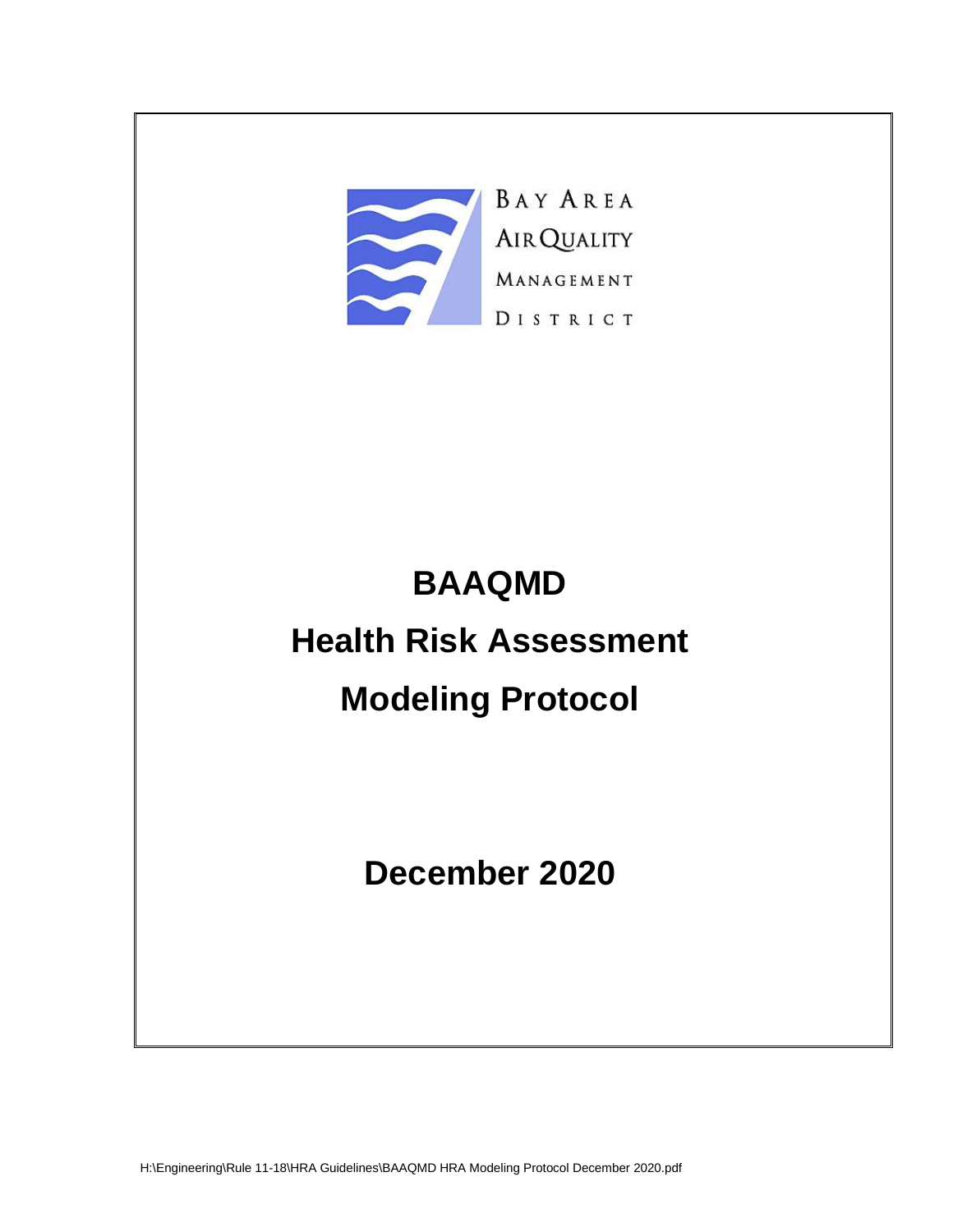# Table of Contents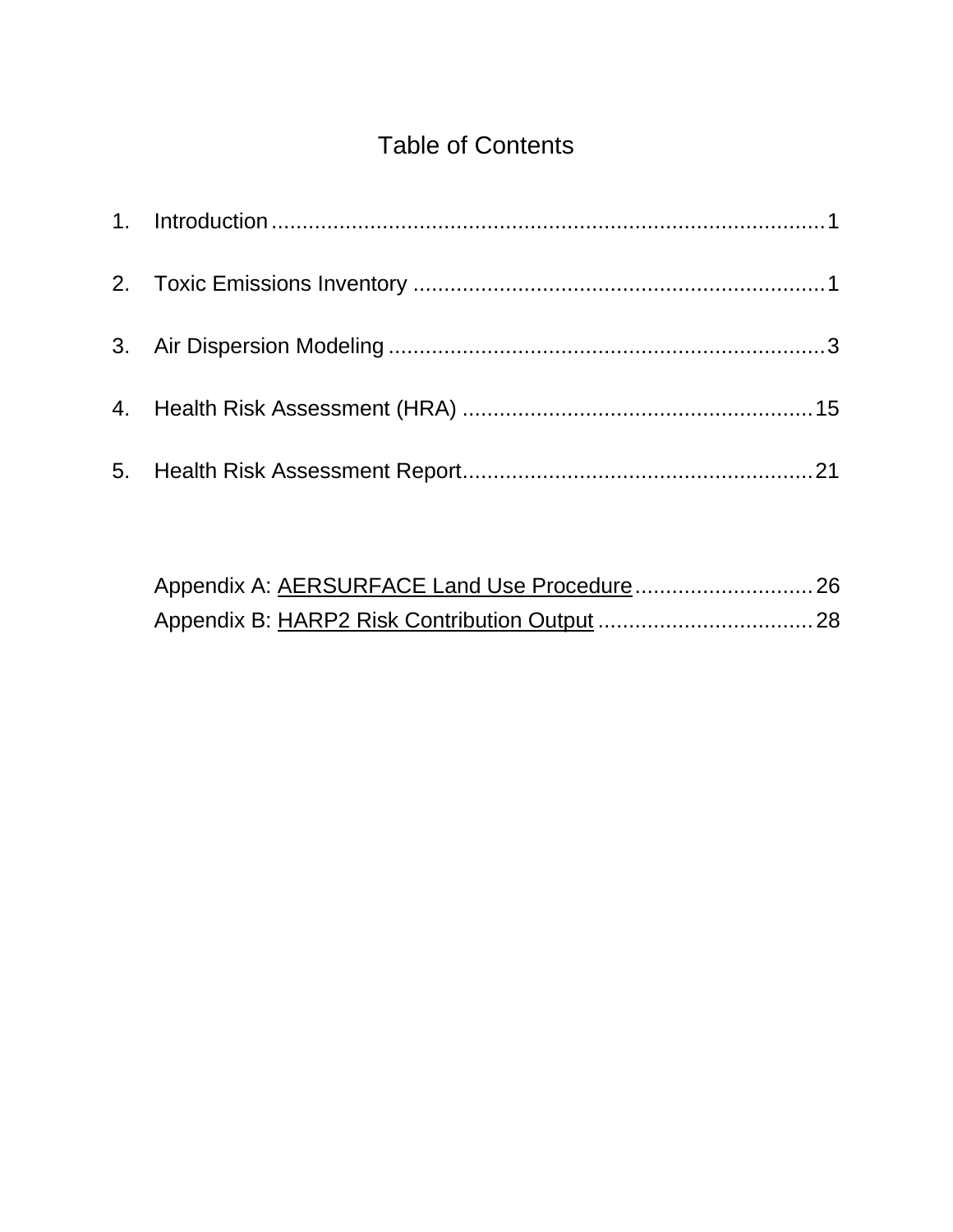#### **BAY AREA AIR QUALITY MANAGEMENT DISTRICT 375 BEALE STREET, SUITE 600 SAN FRANCISCO, CA 94105**

# **BAAQMD HRA Modeling Protocol**

# <span id="page-2-0"></span>**1. Introduction**

This document is intended to be used as a guide for conducting Health Risk Assessments (HRAs) required by BAAQMD regulations and programs using the AERMOD dispersion model and the Hotspots Analysis and Reporting Program Version 2 (HARP2). The procedures in this document shall be followed both by Air District staff and by those who submit HRAs to the Air District for review. The applicability of this protocol includes, but is not limited to the following programs:

- BAAQMD Regulation 2, Rule 5 "New Source Review of Toxic Air Contaminants"
- BAAQMD Regulation 11, Rule 18 "Reduction of Risk from Air Toxic Emissions at Existing Facilities"
- California AB 2588 Air Toxics "Hot Spots" Program

Users of this document should have some experience with AERMOD and HARP2. This Modeling Protocol documents and standardizes established BAAQMD HRA Modeling procedures and expectations. It is not intended to serve as a training guide for running AERMOD or conducting HRAs.

# <span id="page-2-1"></span>**2. Toxic Emissions Inventory**

# **2.1 Pollutants: Toxic Air Contaminants (TACs)**

The purpose of HRA is to evaluate the potential health risks to humans from exposure to toxic air contaminants (TACs). A TAC is defined as an air pollutant that may cause or contribute to an increase in mortality or in serious illness or that may pose a present or potential hazard to human health. For the purposes of BAAQMD programs, TACs consist of the substances listed in Regulation 2, Rule 5, Table 2-5-1 "Toxic Air Contaminant Trigger Levels". Acute and Chronic trigger levels included in Table 2-5-1 are used only as an initial screening tool for certain applications, but they should not be considered once the requirement for HRA has been established. The emissions of any compound included in Table 2-5-1, no matter how small, must be included in the HRA when conducting an HRA for BAAQMD programs.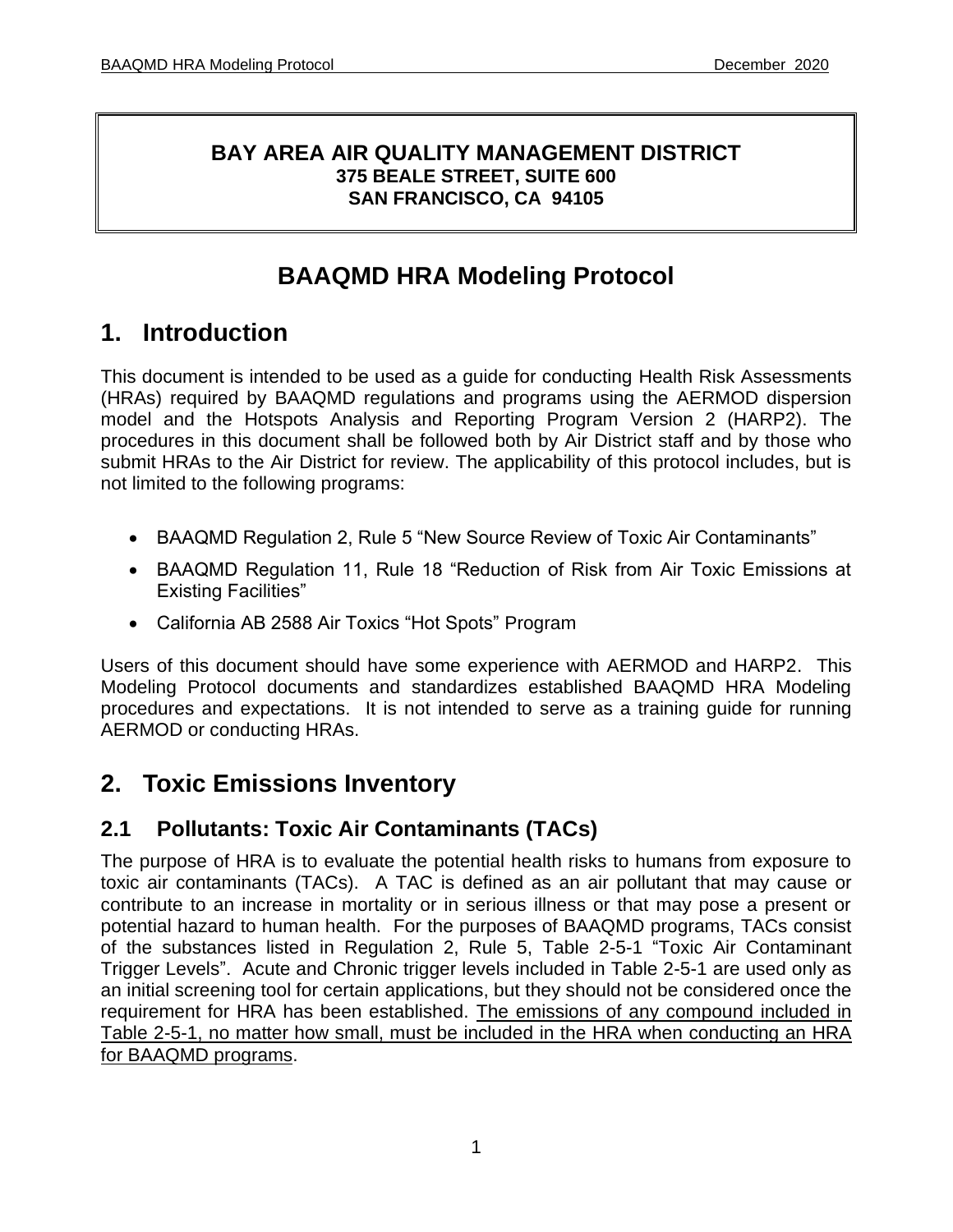### **2.2 Determination of Emissions**

For each pollutant and process whose emissions are required to be quantified in the HRA, the annual average emissions (pounds/year) and the maximum one-hour emissions (pounds/hour) are required. Annual average emissions are used for evaluating chronic exposures (i.e., chronic noncancer health impacts or cancer risk assessment). Maximum one-hour emissions are used for evaluating acute noncancer health impacts.

For the purposes of assessing project health risks for new source review (NSR) permit applications and BAAQMD Regulation 2, Rule 5, the project emissions inventory shall include all equipment in the current and related permit applications as defined by "project" in Regulation 2-5-216. Emissions inventories for all sources and abatement devices in the project shall be based on the potential to emit TACs, whether limited by equipment capacity or permit conditions, as described in Regulation 2-5-601.

For the purposes of assessing facility wide health risks pursuant to BAAQMD Regulation 11, Rule 18 or the California Air Toxics "Hot Spots" Program, health risks shall be determined based on the most recent Air District approved emission inventory for the facility. This facility emissions inventory shall include all routine and predictable releases of toxic air contaminants,<sup>1</sup> and it shall represent actual emission releases rather than a maximum potential to emit. The facility emissions inventory shall be prepared in accordance with BAAQMD's Petroleum Refinery Emissions Inventory Guidelines, BAAQMD's Toxic Air Contaminant Emission Factor Guidelines and BAAQMD's 1-Hour Emission Inventory Guidelines. The above guidelines reference and generally conform with Air Resources Board's (ARB's) Emission Inventory Criteria and Guidelines Report (EICG Report, [https://www.arb.ca.gov/ab2588/final/reg.pdf\)](https://www.arb.ca.gov/ab2588/final/reg.pdf).

The BAAQMD maintains a chronic emissions inventory for each facility that is typically updated on an annual basis. This inventory is produced based on source-specific throughput data reported by the facility and emission factors and control efficiencies that are maintained in an Air District database. Prior to conducting a facility wide health risk assessment, the facility shall evaluate the accuracy and completeness of this annual TAC inventory and shall provide: any missing data including a maximum 1-hour emission inventory, all information requested by the Air District to support the inventory data, and any input data needed to complete a health risk assessment. The Air District will review any inventory changes requested by the facility and will identify any additional inventory updates needed due to new or improved emission factor data or emission calculation techniques. The Air District will identify a final approved facility emission inventory that will be used for the HRA.

<sup>&</sup>lt;sup>1</sup> For engines powering emergency standby generators or fire pumps, any emissions resulting from qualifying emergency operation time may be excluded from the facility's TAC inventories. Emissions resulting from routine readiness testing, maintenance, or emissions testing shall be included in the facility's TAC inventories.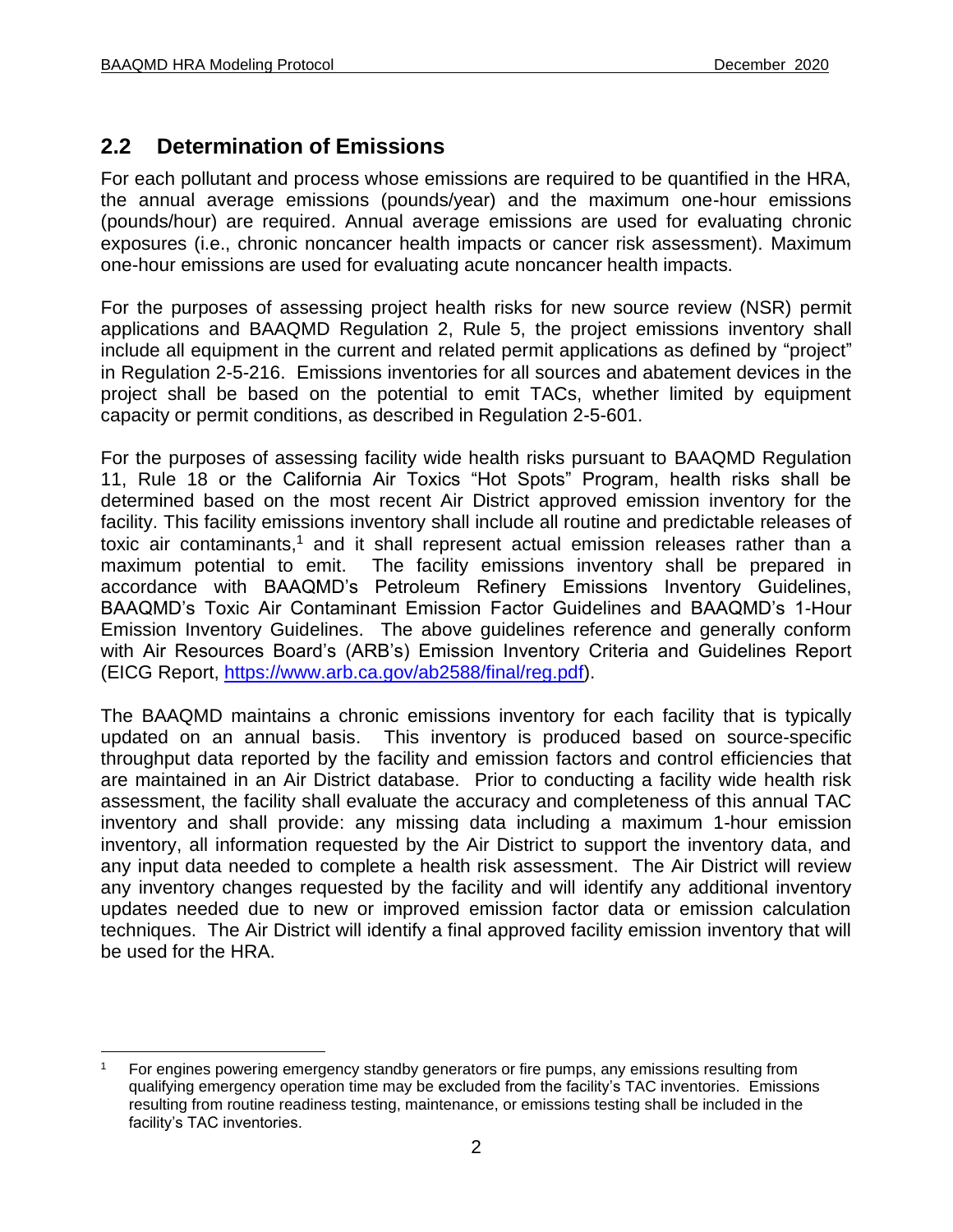# <span id="page-4-0"></span>**3. Air Dispersion Modeling**

# **3.1 AERMOD Air Dispersion Modeling System**

AERMOD is currently USEPA's preferred near-field dispersion modeling system (40 CFR Part 51, Appendix W Guideline on Air Quality Models) and is required for all HRA modeling performed by or for the BAAQMD. The AERMOD dispersion model incorporates two input data processors that are regulatory components of the AERMOD modeling system: AERMET, a meteorological data preprocessor that incorporates air dispersion based on planetary boundary layer turbulence structure and scaling concepts, and AERMAP, a terrain data preprocessor that incorporates complex terrain using USGS Digital Elevation Data. Other non-regulatory components of this system include: AERSCREEN, a screening version of AERMOD; AERSURFACE, a surface characteristics preprocessor, and BPIPPRIM, a multi-building dimensions program incorporating the GEP technical procedures for PRIME applications. Modelers should make a reasonable effort to ensure that the latest version of each part of the AERMOD Modeling System is used when performing HRA modeling. The version numbers of each component of the AERMOD Modeling System used in the HRA shall be identified in the HRA report.

# **3.2 Control Options**

AERMOD contains several regulatory options, which are set by default, as well as nonregulatory options. The Air District requires that the regulatory options be used. The use of any non-regulatory default options must be justified with a discussion in the HRA report and approved by the Air District.

# **3.3 AER Urban Option**

The AER Urban option in the AERMOD model allows the user to incorporate the effects of increased surface heating from an urban area on pollutant dispersion under stable atmospheric conditions. To account for the dispersive nature of the "convective-like" boundary layer that forms during nighttime conditions due to the urban heat island effect, AERMOD enhances the turbulence for urban nighttime conditions over that which is expected in the adjacent rural, stable boundary layer, and it also defines an urban boundary layer height to account for limited mixing that may occur under these conditions. The magnitude of the urban heat island effect is driven by the urban-rural temperature difference that develops at night. AERMOD currently uses the population of the urban area as a surrogate to define the magnitude of this differential heating effect. AER Urban requires the population of the Urban area and provides an optional user defined roughness length (default  $= 1.0$ ).

**Selecting Population Data:** For relatively isolated urban areas, the user may use published census data corresponding to the Metropolitan Statistical Area (MSA) for that location. For urban areas adjacent to or near other urban areas, or part of urban corridors, the user should attempt to identify that part of the urban area that will contribute to the urban heat island plume affecting the source(s). If this approach results in the identification of clearly defined MSAs, then census data may be used as above to determine the appropriate population for input to AERMOD. Use of population based on the Consolidated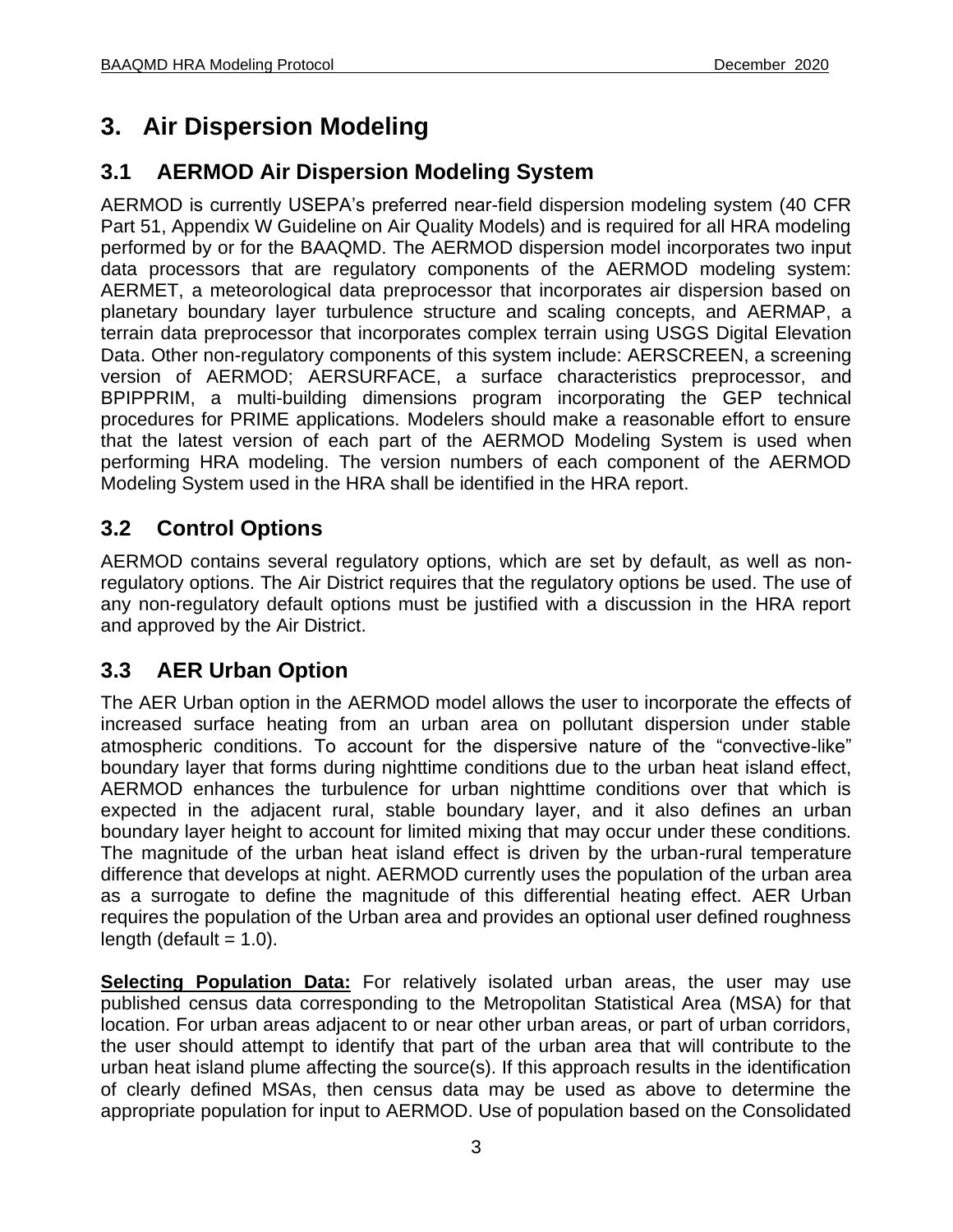MSA (CMSA) for applications within urban corridors is not recommended, since this may tend to overstate the urban heat island effect. *(Ref. AERMOD Implementation Guide, April 17, 2018)*

**Optional Urban Roughness Length:** The URBANOPT keyword on the CO pathway in AERMOD (EPA, 2018b) includes an optional parameter to specify the urban surface roughness length. The urban surface roughness parameter is used to define a reference height for purposes of adjusting dispersion for surface and low-level releases to account for the enhanced turbulence associated with the nighttime urban heat island. This optional urban roughness length is not used to adjust for differences in roughness length between the meteorological measurement site, used in processing the meteorological data, and the urban application site. The default value of 1 meter for urban surface roughness length, assumed if the parameter is omitted, is considered appropriate for most applications. Any application of AERMOD that utilizes a value other than 1 meter for the urban roughness length should be considered as a non-regulatory default application and would require appropriate documentation and justification as an alternative model, subject to Section 3.2 of the *Guideline on Air Quality Models* (EPA, 2017). The use of a value other than 1 meter for the urban surface roughness length will be explicitly treated as a non-DFAULT option in the next update to the AERMOD model. *(Ref. AERMOD Implementation Guide, Section 5.3, April 17, 2018)*

**All BAAQMD HRAs using the Urban option should use a roughness length of 1 meter.**

### **3.4 Urban / Rural Determination**

For any dispersion modeling exercise, the Urban or Rural determination of a source is critical in determining the boundary layer characteristics that affect the model's prediction of downwind concentrations. The selection of rural or urban dispersion coefficients in a specific application should follow one of the procedures suggested by Irwin (Ref. 74: 40 CFR 51, Appendix W Guideline on Air Quality Models) to determine whether the character of an area is primarily urban or rural (of the two methods, the land use procedure\* is considered more definitive.).

#### **\*Note on Using Land Use Procedure Near Bodies of Water:**

Section 7.2.1.1 of the Guideline on Air Quality Models (EPA, 2017) provides the basis for determining the urban/rural status of a source. For most applications the Land Use Procedure described in Section 7.2.1.1(b)(i) is sufficient for determining the urban/rural status. However, there may be sources located within an urban area, but located close enough to a body of water or to other non-urban land use categories to result in a predominately rural land use classification within 3 kilometers of the source following that procedure. Users are therefore cautioned against applying the Land Use Procedure on a source-by-source basis but should also consider the potential for urban heat island influences across the full modeling domain. Furthermore, Section 7.2.1.1(e) of Appendix W recommends modeling all sources within an urban complex using the urban option even if some sources may be defined as rural based on the procedures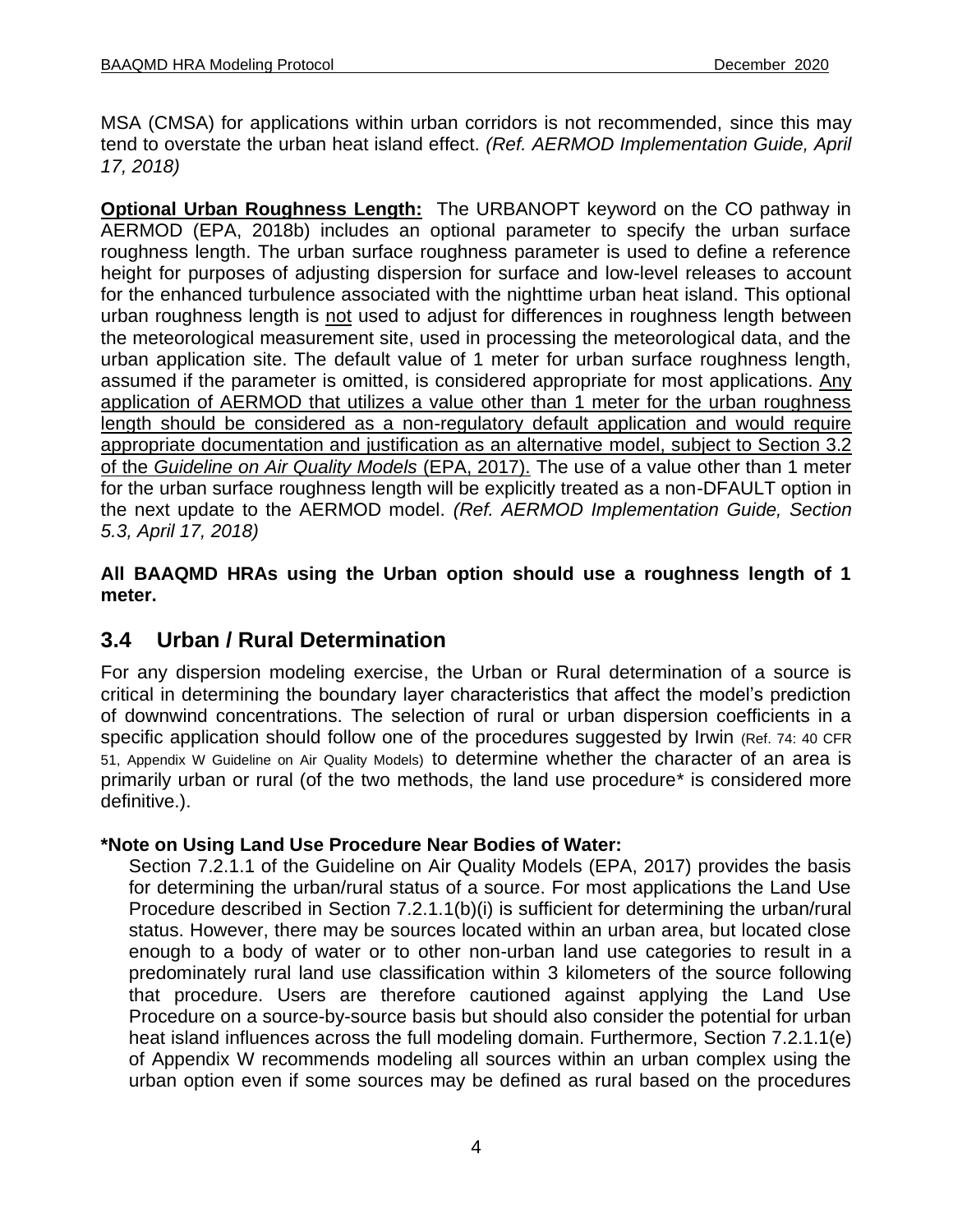outlined in Section 7.2.1.1(b). Such an approach is consistent with the fact that the urban heat island is not a localized effect but is more regional in character.

**Land Use Procedure:** (1) Classify the land use within the total area, (A), circumscribed by a 3 km radius circle about the source using the meteorological land use typing scheme proposed by Auer (Ref. 75. Appendix W Guideline on Air Quality Models); (2) if land use types 11, 12, C1, R2, and R3 account for 50 percent or more of A, use urban dispersion coefficients; otherwise, use appropriate rural dispersion coefficients.

| <b>Type</b>                      | <b>Use and Structures</b>                                                                                                                                        | Vegetation                                                          |
|----------------------------------|------------------------------------------------------------------------------------------------------------------------------------------------------------------|---------------------------------------------------------------------|
| 11: Heavy Industrial             | Major chemical, steel, and fabrication<br>industries; generally 3-5 story buildings,<br>flat roofs                                                               | Grass and tree growth extremely rare;<br><5% vegetation             |
| I2: Light-moderate<br>Industrial | Rail yards, truck depots, warehouses,<br>industrial parks, minor fabrications;<br>generally 1-3 story buildings, flat roofs                                      | Very limited grass and trees; <5%<br>vegetation                     |
| C1: Commercial                   | Office and apartment buildings, hotels;<br>>10 story heights, flat roofs                                                                                         | Limited grass and trees; <15%<br>vegetation                         |
| R2: Compact Residential          | Single, some multiple, family dwelling<br>with close spacing; generally <2 story,<br>pitched roof structures; garages (via<br>alley), no driveways               | Limited lawn sizes and shade trees:<br><30% vegetation              |
| R3: Compact Residential          | Old multi-family dwellings with close (<2<br>m) lateral separation; generally 2 story,<br>flat roof structures; garages (via alley)<br>and ashpits, no driveways | Limited lawn sizes, old established<br>shade trees; <35% vegetation |

#### **Auer Rural Categories:**

| <b>Type</b>              | <b>Use and Structures</b>                                                                                              | Vegetation                                                               |
|--------------------------|------------------------------------------------------------------------------------------------------------------------|--------------------------------------------------------------------------|
| R1: Common Residential   | Single family dwelling with normal<br>easements; generally one story, pitched<br>roof structures; frequent driveways   | Abundant grass lawns and light-<br>moderately wooded; >70%<br>vegetation |
| R4: Estate Residential   | Expansive family dwelling on multi-acre<br>tracts                                                                      | Abundant grass lawns and lightly<br>wooded; >80% vegetation              |
| A1: Metropolitan Natural | Major municipal, state, or federal parks,<br>golf courses, cemeteries, campuses;<br>occasional single story structures | Nearly total grass and lightly<br>wooded; >95% vegetation                |
| A2: Agricultural Rural   | <b>Agricultural Rural</b>                                                                                              | Local crops (e.g., corn, soybean);<br>>95% vegetation                    |
| A3: Undeveloped          | Uncultivated; wasteland                                                                                                | Mostly wild grasses and weeds,<br>lightly wooded; >90% vegetation        |
| A4: Undeveloped Rural    | Undeveloped rural                                                                                                      | Heavily wooded; >95% vegetation                                          |
| A5: Water Surfaces       | Rivers, lakes                                                                                                          |                                                                          |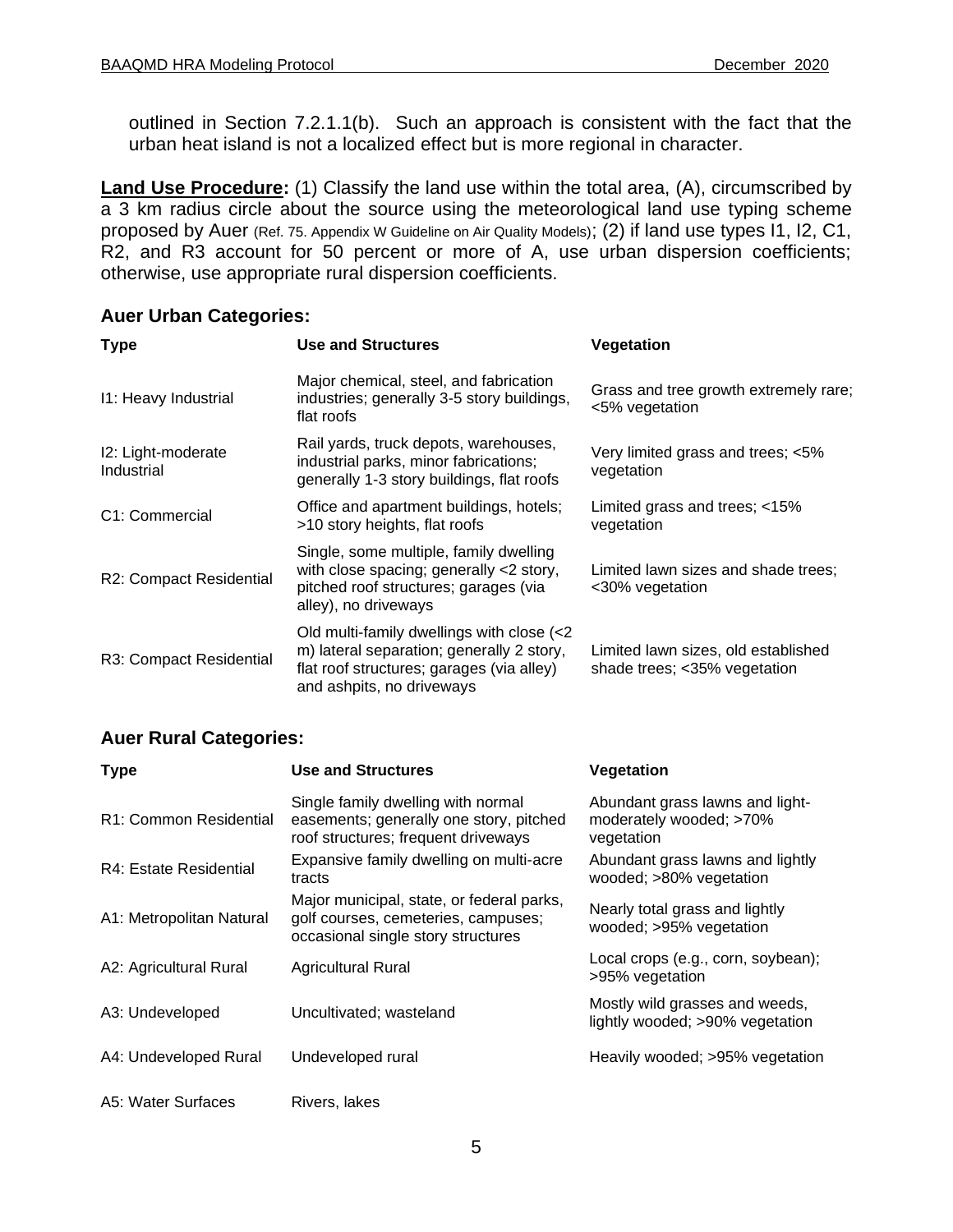**AERSURFACE Land Use Procedure**: BAAQMD has developed a procedure using the AERSURFACE tool that may be helpful in making the Urban / Rural land use determination. See APPENDIX A.

**Population Density Procedure:** (1) Compute the average population density, (P) per square kilometer with A as defined above; (2) If P is greater than 750 people per square kilometer, use urban dispersion coefficients; otherwise use appropriate rural dispersion coefficients dispersion coefficients. Population density should be used with caution and generally not be applied to highly industrialized areas where the population density may be low and, thus, a rural classification would be indicated. However, the area is likely to be sufficiently built-up so that the urban land use criteria would be satisfied. Therefore, in this case, the classification should be ''urban'' and urban dispersion parameters should be used. For applications of AERMOD in urban areas, under either the Land Use Procedure or the Population Density Procedure, the user needs to estimate the population of the urban area affecting the modeling domain because the urban influence in AERMOD is scaled based on a user-specified population.

# **3.5 UTM Coordinates, Base Maps, Fencelines**

Use UTM Coordinates in NAD83 or WGS84 format to reference all parts of the model. Use Base Maps (e.g. geo referenced aerial photography) in AERMOD to establish the modeled area. Include Fenceline boundaries to identify the property or properties owned by the facility that will be excluded from the HRA.

# **3.6 Stationary Source Parameters**

The modeler should document the origin of and basis for all emission release parameters used in the model in the modeling section of the HRA report. In addition, the modeler should explain why an emission release was modeled as a point, area, or volume source, if the emission release type is not obvious. Documentation allows anyone reviewing the HRA to better understand what the model was intending to portray and helps reviewers identify any errors that may be present. Examples of emission releases that require good documentation include: Point Sources with variable operating parameters, Volume Sources where the AERMOD source inputs (SYINIT, SZINIT) alone may not fully describe the emissions source, and Area Sources where both a Release Height and Initial Vertical Dimension are used.

# **3.7 Mobile Source Considerations**

For some HRAs, it may be necessary to assess the risk from mobile sources. These will generally be sources that are part of a facility's normal ongoing operations such as locomotive engine emissions from on-site rail travel, hoteling emissions from ships while docked at a facility, emissions from portable engines (50 bhp or higher) that are owned by the facility or remain at the facility for more than 12 months, and emissions from portable engines (50 bhp or higher, owned by contractors or other parties) that are operated at the facility for periods of 72 hours or more per event. Examples of how these mobile source types may be modeled are as follows: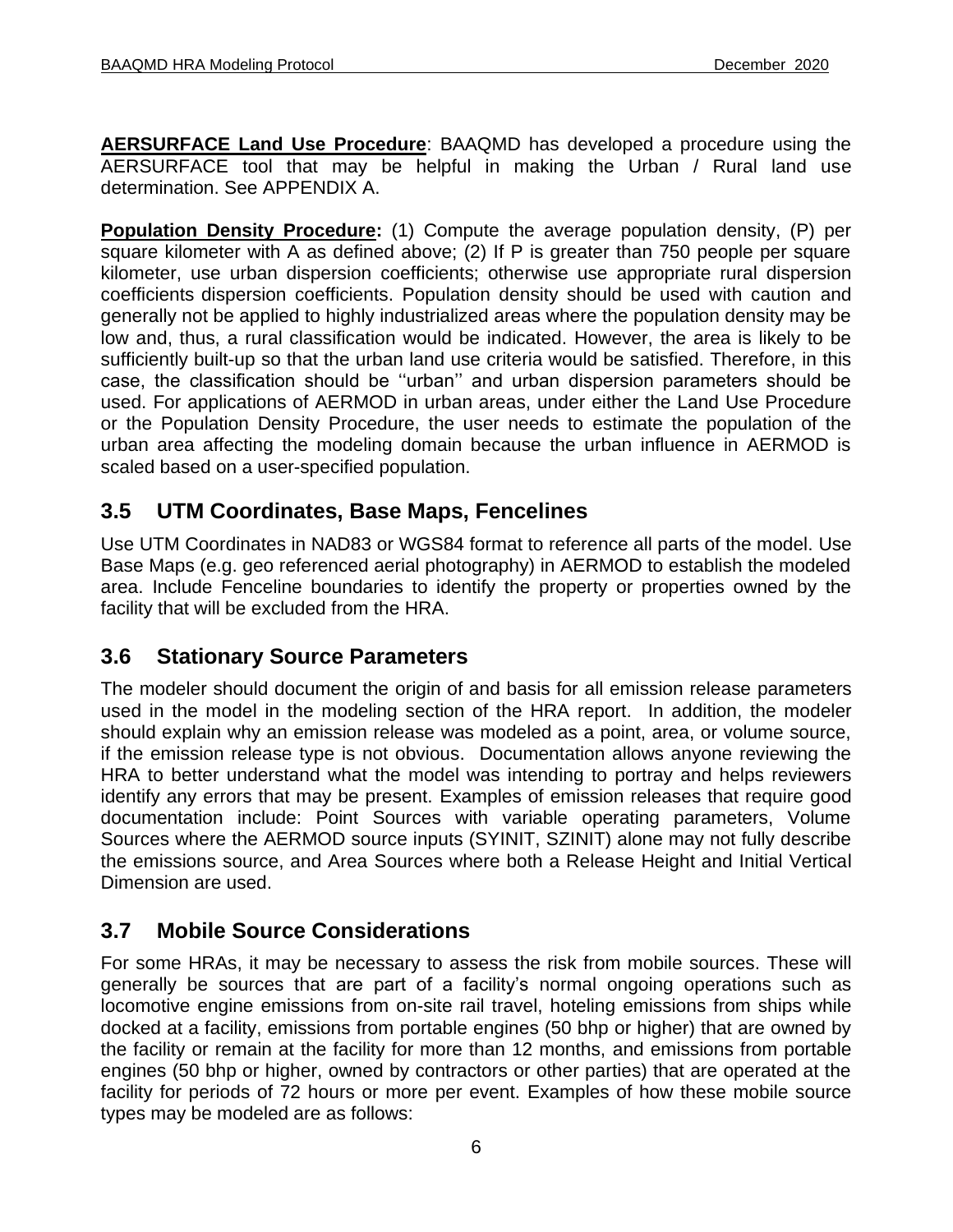**Locomotives:** A typical case for rail travel within a facility generally involves a short distance of low speed locomotive operation followed by a period of idling while a product is loaded or unloaded from the rail cars. The moving locomotive should be modeled as a line source (a series of either area or volume sources) that follows the tracks inside the facility boundaries. The area where the locomotive stops can be modeled as a point source.

**Ships:** Similar to rail travel, ships generally follow a channel or regular course into the wharf area at a facility, dock, and run auxiliary engines to provide power while hoteling. Hoteling at the wharf may last several hours to days for each cargo ship and typically accounts for most of the risk from shipping operations. In some cases, accounting for just the hoteling emissions may be adequate to assess the facility risk from the shipping operation. In other cases, especially when there are nearby receptors, it may also be appropriate to account for ship maneuvering near the wharf and harbor craft such as tugs. As with locomotives, ships should be modeled as line sources while moving and point sources while stopped (hoteling).

**Portable Diesel Engines:** Portable diesel engines create a challenge for HRA modeling because they do not stay in one place and usually cannot be modeled as a single point source as a stationary diesel engine would be. As an alternative, multiple point source locations could be used if the engines have distinct operating locations; or they could be modeled singly or as a group over a broader area as an area source. Height and orientation of the release point are other important considerations when determining release type and parameters for groups of portable engines.

### **3.8 Mobile Source Modeling Inputs**

Mobile source modeling inputs will vary based on the individual source characteristics and the source type chosen to represent the mobile source in the model. Since idling locomotives and hoteling ships will be treated as **point sources**, the actual or estimated stack parameters will be used. However, for moving combustion equipment modeled as **line sources** or **area sources**, there is no consideration given for the plume rise that is driven by momentum and buoyancy from the heated exhaust unless it is built into the source parameters by the modeler.

What drives a plume is its heat flux, defined as the amount of heat being discharged through the stack per unit time. Unless the stack is rain capped or releases horizontally, the initial plume rise will be momentum driven due to the upward velocity created by expanding gases exiting the stack. As momentum slows, buoyancy will then take over as the heated plume rises through the cooler surrounding atmosphere. As the plume rises and cools, it encounters a temperature becoming closer to its own and progressively loses buoyancy. At some level, it will have lost all buoyancy and will begin to spread horizontally or sink.

To account (somewhat) for a rising plume, the modeled release height should be increased above the actual release height to account for the initial plume rise. In addition, the "Szinit" parameter required for volume sources to specify an **initial vertical dimension**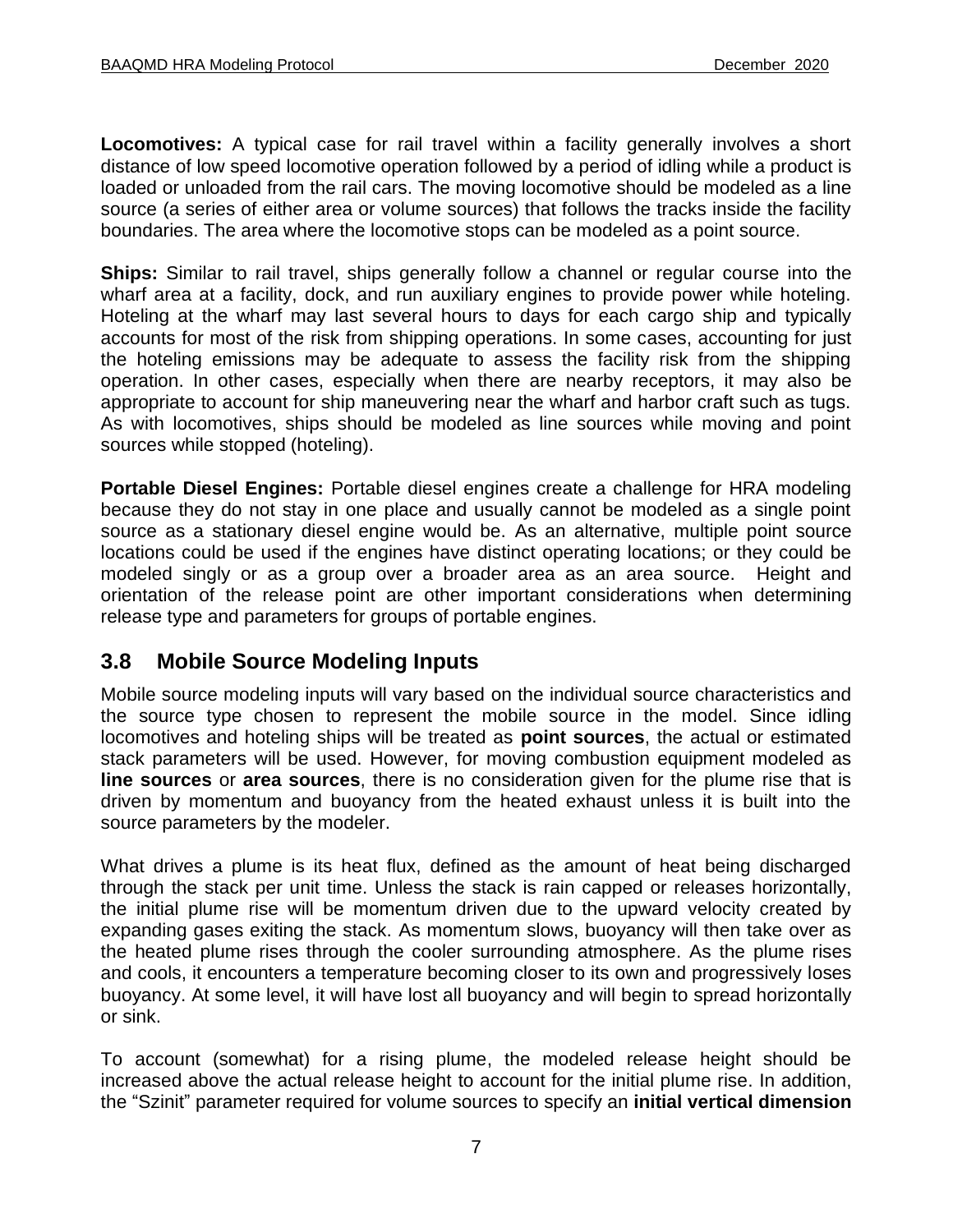to the plume may also be used for area sources as an optional parameter. This parameter, which is used to add an initial depth to the area source, is often used with sources that have mechanically generated emissions where turbulent mixing occurs at or near the source. The parameter may also be useful in adding a depth component to an area source as it relates to the mixing of moving exhaust plumes from mobile sources within the defined area source.

If the source parameters for a representative mobile source IC engine are known or can be estimated, these values can be used in EPA's SCREEN3 model to estimate the plume rise (for release height) and sigma z components (for Szinit parameter) to be used in the area source. It is recommended that an AERMOD test case be designed to evaluate the ground level impacts of an area source consisting of mobile sources versus equivalent stationary point source impacts. It is expected that the area source impacts will fall within a range of plus 25% to plus 100% of the point source impacts, due to the uncertainty of equipment locations. Modeled mobile area source impacts should never be less than the equivalent stationary point source impacts.

**Note:** If stacks are rain capped or release horizontally, the area source release height should be adjusted accordingly. If using SCREEN3 plume height for the determination, the stack velocity should be adjusted to 0.001 m/s.

# **3.9 Building Impacts**

Buildings and other structures near a relatively short stack can have a substantial effect on plume transport and dispersion, and on the resulting ground-level concentrations. Building downwash for point sources that are within the area of influence of a building must be considered when running AERMOD. A building is considered sufficiently close to a stack to cause wake effects when the distance between the stack and the nearest part of the building is less than or equal to five times the lesser of the building height or the projected width of the building (PBW), as described in the following equation:

 $D \leq 5L$ , where:

 $D =$  shortest distance from the exhaust stack to the building

 $L =$  lesser of the building height and projected building width (PBW)

PBW = maximum cross-sectional length of the building; for rectangular buildings,  $PBW = (length<sup>2</sup> + width<sup>2</sup>)<sup>0.5</sup>$ 

The PBW is the maximum length of a building that could affect air flow around and over the structure. Include all buildings that may cause downwash for any point source in the model. AERMOD requires the user to input the UTM coordinates for all building corners and the height of each building. For buildings with more than one height or roofline, the UTM coordinates and height are required for each building tier. Use AERMAP (see Section 3.12) to add baseline elevations for building corners or enter appropriate baseline elevations for new constructions involving terrain changes.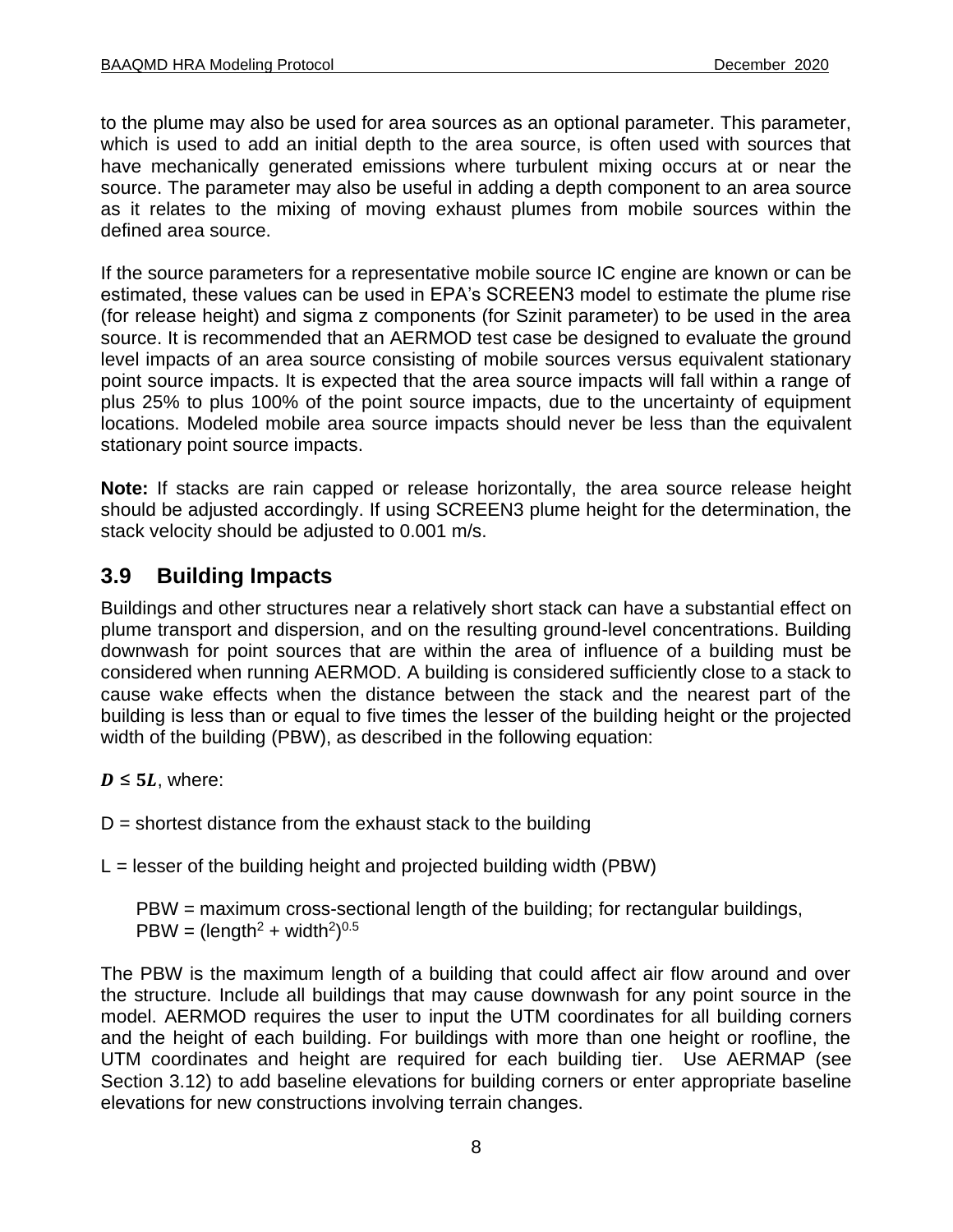### **3.10 Receptors - Overview**

There are many types of receptor options available in AERMOD including Cartesian Grids, Polar Grids, and Fenceline Grids; also, Discrete Receptors, which may be individually placed to evaluate a particular point of interest. Receptors must be appropriately configured to capture the point of maximum impact (PMI), the maximally exposed individual resident (MEIR), the maximally exposed individual worker (MEIW), and any sensitive receptors to be included in the analysis. As a rule of thumb, a Cartesian Grid should be designed for receptor spacing no larger than 25 meters out to 200 meters from the property boundary. Between 200 and 500 meters from the boundary, the spacing should be no larger than 50 meters. Between 500 and 2000 meters from the boundary, the receptor spacing should be no larger than 100 meters. If there are significant impacts near the edge of the grid, the grid must be extended farther. Fenceline receptor spacing should not exceed 20 meters.

There are however, situations where this general rule does not apply. For example, Power Plants or similar tall, hot, high flow point sources often have the highest impacts at locations that are far from the source. In situations like this, it may be helpful to start with a much coarser and larger grid to identify the potential impact zones, then target receptor gridding to capture maximum impacts. Conversely, for facilities with emissions only from short stacks or vents and a close property line a tighter receptor spacing may be required. Another example is spatial averaging in HARP2, which requires 5-meter receptor spacing.

Polar Grids are useful for identifying the distance from the source that maximum impacts occur. Polar Grids are particularly helpful when modeling portable equipment, so that minimum safe distances from receptors can be established for the equipment.

In all cases the goal is to identify the exposure to TACs that people could receive from air pollution sources. Since the most common pathway for this exposure is inhalation, it is recommended that a Flagpole Height of 1.5 meters be used for all receptors to approximate an average human breathing zone. The flagpole height may be adjusted as necessary for specific cases such as sensitive receptors.

### **3.11 Receptor Types**

The types of receptors most commonly used for HRA modeling are as follows:

**Residential Receptors**: Receptors for onsite or offsite locations within the modeling domain where people live or spend the majority of their day. This may include indoor and outdoor areas. Generally, an appropriately spaced Cartesian grid covering areas identified as residential by recent aerial photography is adequate to determine the MEIR for a project. However, if the Cartesian grid receptors show the potential for a significant risk, it may require additional residential receptors to be placed. It is also useful to use multiple receptors, at various heights and locations for large multi-story residential buildings to capture impacts at different levels or areas of the building (assuming it has opening windows, deck doors, etc.) or to model roof air intakes for sealed buildings. Discrete receptors with flagpole heights should be used for this situation.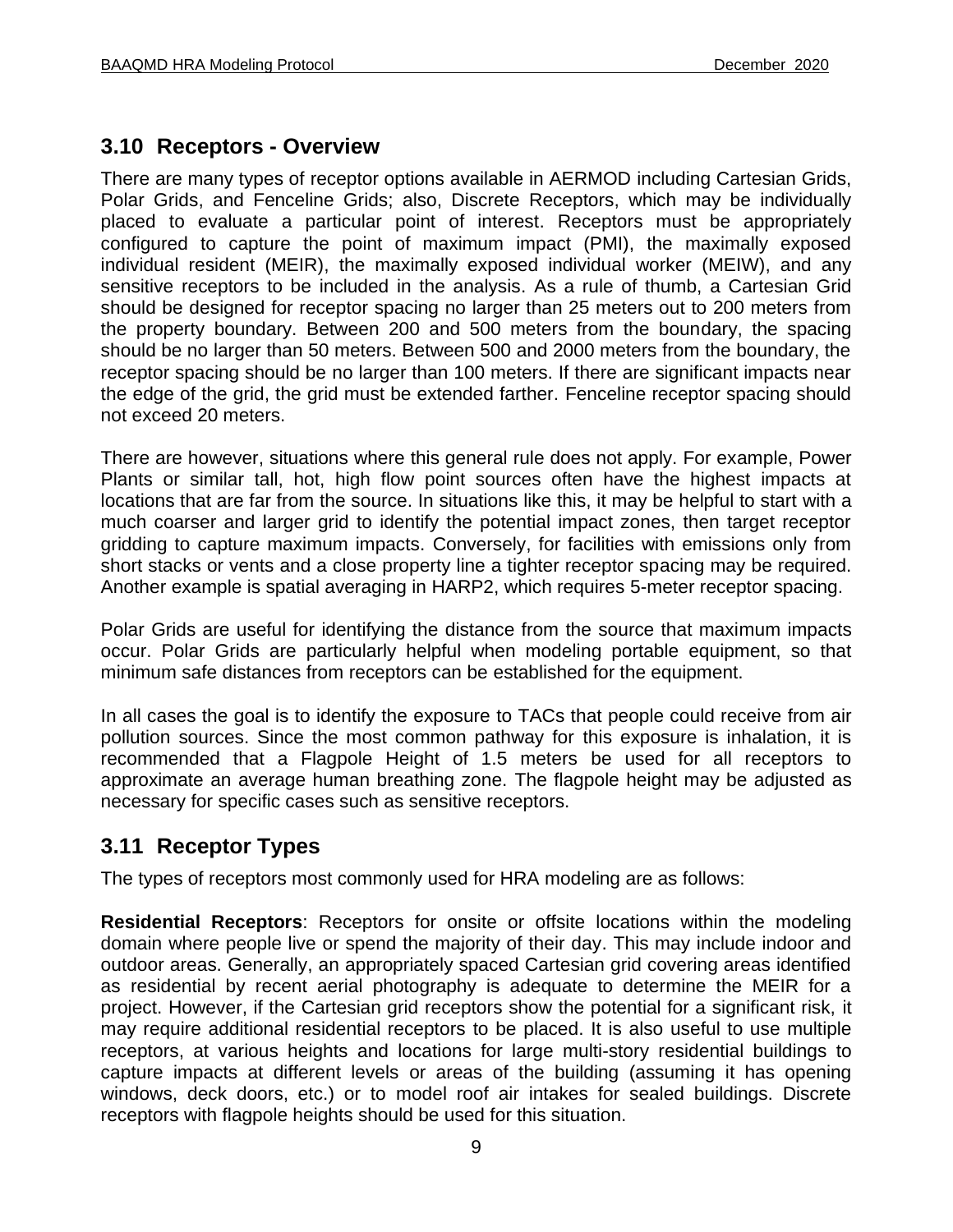**Worker Receptors**: Receptors for each offsite location within the modeling domain where people work. This may include indoor and outdoor areas. Generally, an appropriately spaced Cartesian grid covering areas identified as work places by recent aerial photography is adequate to determine the MEIW for a project. As with the residential case, more receptors should be added as necessary to refine the MEIW.

**Acute Receptors**: Receptors for each offsite location within the modeling domain where an individual person or group of people may be exposed to toxic air contaminants for durations as short as 1 hour. An acute receptor location could be almost any off property location that is accessible to humans. However, discretion should be used as to the likelihood of exposure in certain cases, e.g. roadways, bodies of water, steep terrain, etc. The potential for even intermittent public exposure is the determining factor when designating acute receptor locations.

**Sensitive Receptors:** Receptors for each offsite location within the modeling domain where people with particular sensitivity to TACs are temporarily or permanently located. Sensitive receptors may include, but are not limited to the following categories:

- Schools
- Daycare Facilities
- Hospitals
- Care Facilities for Seniors or Disabled Persons

Depending on the requirements of HRA performed, Sensitive Receptors may or may not be used. For example, Students at K-12 Schools become Sensitive Receptors only when a project emitting TACs is proposed for a location within 1,000 feet of the school. For Rule 11-18 or Air Toxics "Hot Spots" HRAs, all of these categories would become Sensitive Receptors and have special requirements.

**On-site Receptors**: In some situations, receptors inside the facility boundary will need to be evaluated. Examples of these situations include the following:

- Residential receptors for each onsite building in which people sleep (e.g., dormitories at colleges and housing on military bases).
- Residential receptors for each onsite residential building if it is not owned by or monetarily tied (lease agreement, etc.) to the facility being evaluated.
- Sensitive receptors for each onsite school, daycare, hospital or adult/elderly care facility where people sleep or spend the majority of their day.
- Worker receptors for each onsite area where a person works if they are not employed by or monetarily tied to the facility being evaluated (e.g. employees of restaurants located at airports, etc.).

**Census Receptors**: Census receptors are required for calculating the cancer burden and population exposure for some HRAs, such as those performed for AB2588 Air Toxics "Hot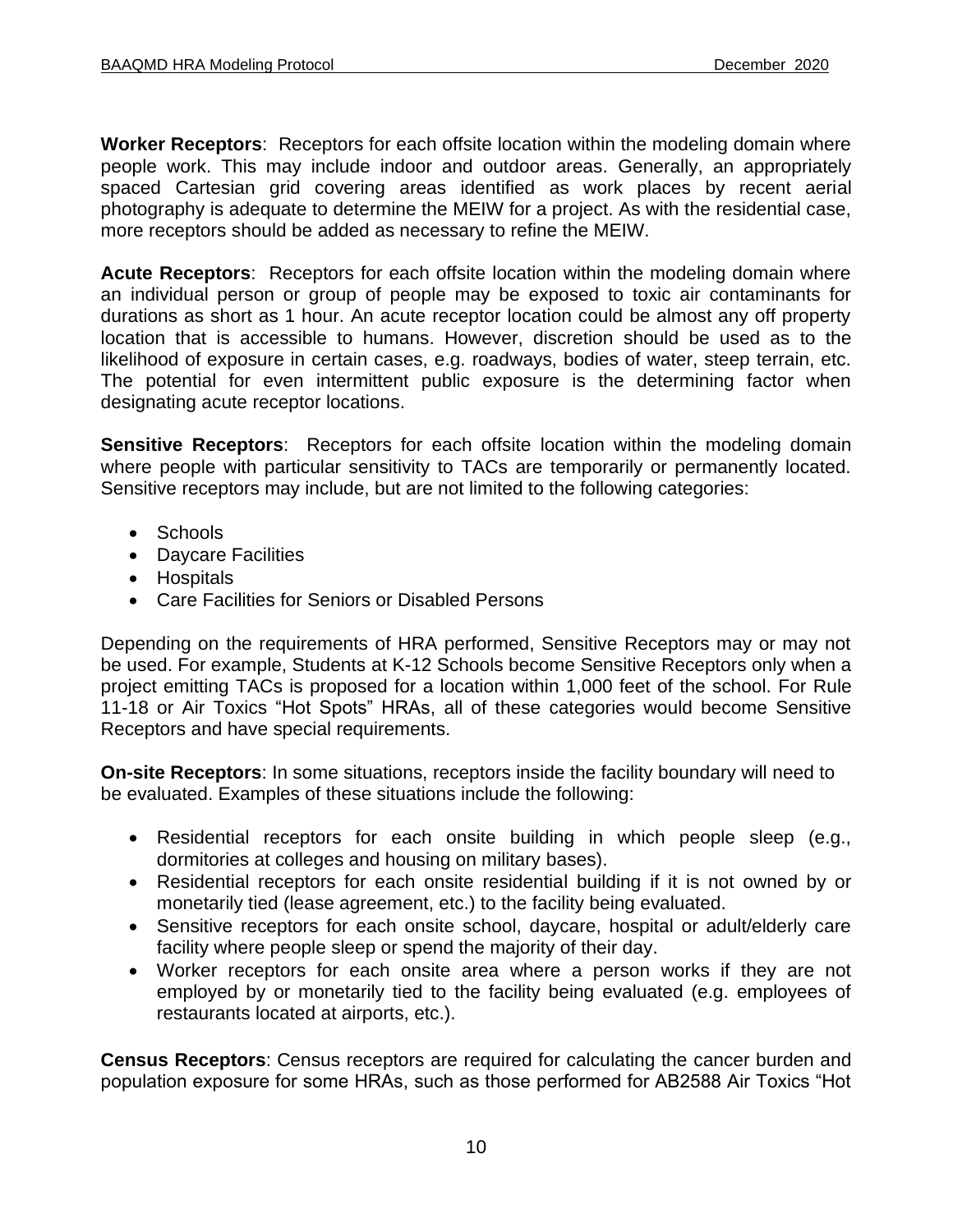Spots". Census receptors are required to be included over the entire 1.0 per million cancer risk isopleth and the hazard index of 0.5 for the chronic noncancer risk isopleth.

# **3.12 AERMAP – Adding Terrain Data**

All sources, buildings and receptors are required to have a base elevation, which is affected by the terrain of the site. Terrain elevations can have a large impact on the air dispersion modeling results. Therefore, it is important to consider the relative differences between the elevations of emissions sources and the receptors impacted by those sources. AERMAP is the terrain preprocessor used by AERMOD to add actual elevation values to all sources, receptors, buildings, and other objects included in the model. In addition, AERMAP provides elevations to terrain features (hill heights) that may be important in the dispersion calculations.

BAAQMD maintains a set of one third arc second (10 meter) resolution National Elevation Dataset (NED) files in .tif format that meet most of the modeling needs in the Bay Area. However, in some cases where the modeling domain may extend beyond the boundaries of the BAAQMD, NED data from the USGS can be downloaded through the landfire.gov website. It is critical that the elevation data be in UTM NAD83 or WGS84 format or that it is converted to NAD83 or WGS84.

**Modeling Domain, 10% Slope Rule Guidance**: Section 2.1.2 of the AERMAP User's Guide (EPA, 2018c) states that the DEM array and domain boundary must include all terrain features that exceed a 10% elevation slope from any given receptor. The 10% slope rule may lead to excessively large domains in areas with considerable terrain features (e.g., fjords, successive mountain ranges, etc.). In these situations, the reviewing authority may make a case-by-case determination regarding the domain size needed for AERMAP to determine the critical dividing streamline height for each receptor. *(Ref. AERMOD Implementation Guide Section 4.2, April 17, 2018)*

Due to the presence of significant terrain features in the Bay Area, the domain size based on the 10% rule can be quite significant, to the point where it may take days to process all of the terrain data for a large project. BAAQMD has found that for most projects a domain 2 to 3 times the size of the modeled receptor area is sufficient. However, the general policy is to attempt to process terrain based on the 10% rule first. Another option would be to reduce receptors by processing terrain for a coarse grid using the 10% rule, then again for a smaller refined grid targeting specific areas.

# **3.13 AERMET – Choosing Meteorological Data**

BAAQMD currently maintains AERMOD ready meteorological data sets for 35 sites in the Bay Area. There are (11) Primary Meteorological Sites at Airports, (14) Onsite Meteorological Sites at Major Facilities, and (10) Onsite Meteorological Sites maintained by BAAQMD. See Below.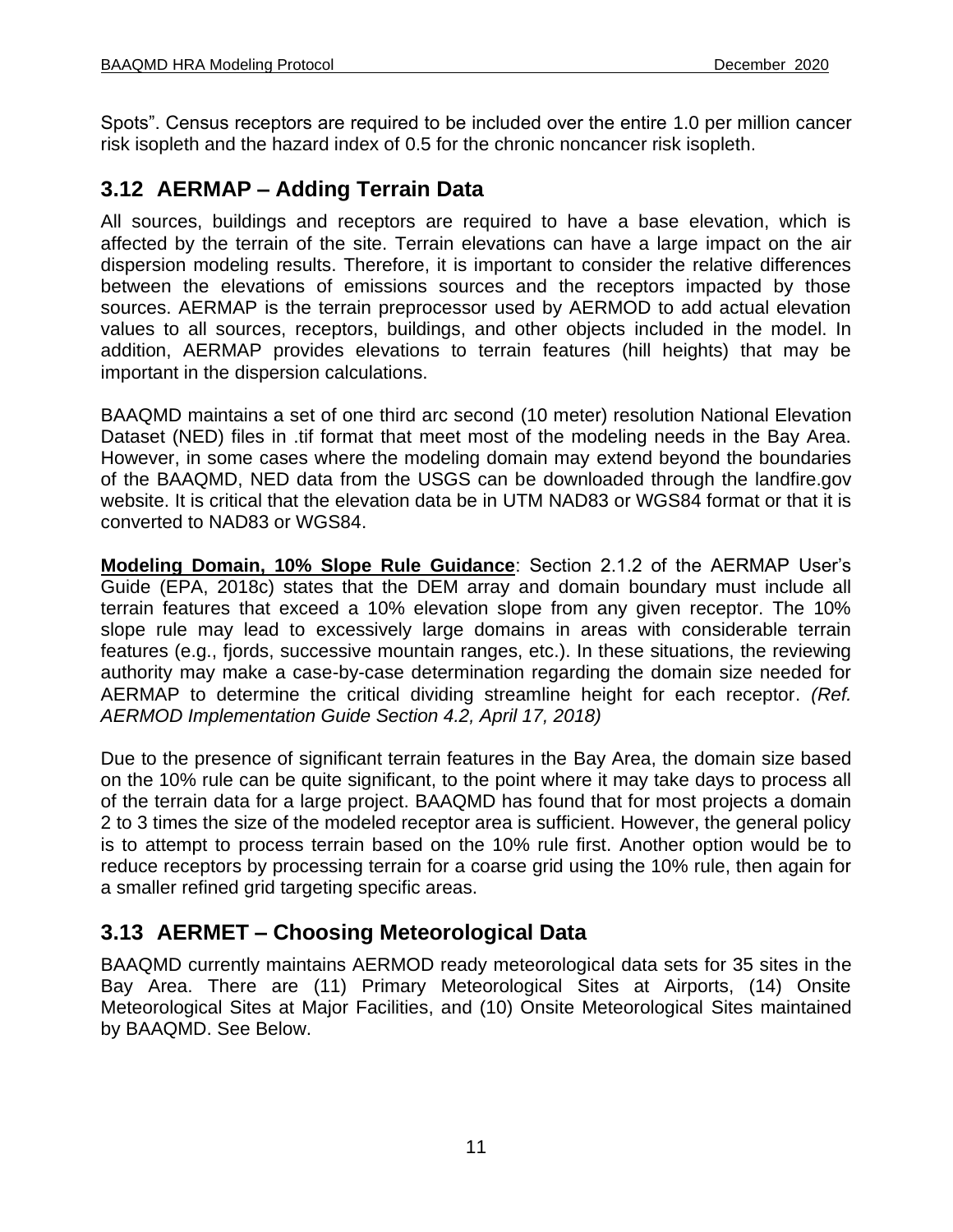#### **Primary Meteorological Sites**

| <b>File Name</b>                            | <b>Site Name</b>                                      | <b>UTM (East)</b> | <b>UTM (North)</b> | Base El. |
|---------------------------------------------|-------------------------------------------------------|-------------------|--------------------|----------|
|                                             |                                                       | (meters)          | (meters)           | (meters) |
| <b>KCCR</b>                                 | Concord-Buchanan Field                                | 583,186           | 4,205,316          | 5.5      |
| <b>KDVO</b>                                 | <b>Gnoss Field</b>                                    | 539,024           | 4,221,638          | 1.0      |
| <b>KWHD</b>                                 | <b>Hayward Air Terminal</b>                           | 577,700           | 4,168,482          | 13.1     |
| <b>KLVK</b>                                 | Livermore Municipal Airport                           | 604,495           | 4,172,427          | 119.8    |
| <b>KNUQ</b>                                 | Moffet Federal Airfield                               | 584,163           | 4,140,329          | 11.9     |
| <b>KAPC</b>                                 | Napa County Airport                                   | 563,001           | 4,229,077          | 4.3      |
| <b>KOAK</b>                                 | Oakland International Airport                         | 567604            | 4,174,784          | 1.8      |
| <b>KSFO</b>                                 | San Francisco International Airport                   | 555,987           | 4,163,804          | 2.4      |
| <b>KSJC</b>                                 | San Jose International Airport                        | 595,250           | 4,135,286          | 15.5     |
| <b>KSTS</b>                                 | Sonoma County Airport                                 | 516,476           | 4,261,713          | 34.7     |
| <b>KSUU</b>                                 | <b>Travis Air Force Base</b>                          | 595,964           | 4,237,499          | 18.9     |
|                                             | <b>Onsite Meteorological Sites (Major Facilities)</b> |                   |                    |          |
| <b>CHEVRON</b>                              | <b>Chevron Refinery</b>                               | 585,265           | 4,199,547          | 1.5      |
| CP CARBON                                   | Conoco Philips Carbon                                 | 544,029           | 4,174,288          | 24.1     |
| CP_CUMMINGS                                 | <b>Conoco Philips Cummings</b>                        | 607,194           | 4,171,841          | 225.2    |
| CP HILLCREST                                | Conoco Philips Hillcrest                              | 553,263           | 4,180,642          | 22.9     |
| CP RODEO                                    | Conoco Philips Rodeo                                  | 563,139           | 4,236,960          | 10.7     |
| <b>GE_REFINERY</b>                          | <b>Golden Eagle Refinery</b>                          | 566,119           | 4,152,498          | 3.0      |
| SHELL_EAST                                  | Shell East                                            | 624,325           | 4,105,311          | 5.0      |
| SHELL_WEST                                  | <b>Shell West</b>                                     | 520,806           | 4,252148           | 1.0      |
| VALERO_ADMIN                                | Valero Administration Building                        | 546,045           | 4,220,545          | 54.9     |
| VALERO WAREHOUSE                            | Valero Warehouse                                      | 580,905           | 4,231,416          | 15.2     |
| CC POWER                                    | Contra Costa Power                                    | 566,808           | 4,217,464          | 3.0      |
| <b>DOW</b>                                  | Dow Chemical                                          | 585,265           | 4,199,547          | 3.0      |
| <b>PITTSBURG</b>                            | Pittsburg PG&E                                        | 544,029           | 4,174,288          | 0.0      |
| OAKLAND_STP                                 | Oakland Sewage Treatment Plant                        | 607,194           | 4,171,841          | 1.0      |
| <b>Onsite Meteorological Sites (BAAQMD)</b> |                                                       |                   |                    |          |
| CONCORD                                     | Concord                                               | 585,265           | 4,199,547          | 23.6     |
| FT FUNSTON                                  | Fort Funston                                          | 544,029           | 4,174,288          | 57.0     |
| <b>LIVERMORE</b>                            | Livermore Rincon                                      | 607,194           | 4,171,841          | 137.2    |
| NAPA COLLEGE                                | Napa College                                          | 563,139           | 4,236,960          | 1.8      |
| SAN_CARLOS                                  | San Carlos                                            | 566,119           | 4,152,498          | 1.0      |
| SAN_MARTIN                                  | San Martin                                            | 624,325           | 4,105,311          | 85.3     |
| SANTA ROSA                                  | Santa Rosa                                            | 520,806           | 4,252,148          | 29.3     |
| SONOMA BAYLANDS                             | Sonoma Baylds                                         | 546,045           | 4,220,545          | 0.1      |
| SUISUN_STP                                  | Suisun STP                                            | 580,905           | 4,231,416          | 5.3      |
| VALLEJO                                     | Vallejo                                               | 566,808           | 4,217,464          | 6.0      |
| NAPA_COLLEGE                                | Napa College                                          | 563,139           | 4,236,960          | 1.8      |
| NUMMI*                                      | Former NUMMI Plant (Tesla)                            | 593,516           | 4,151,089          | 9.1      |

\* The NUMMI meteorological tower has been removed. There is however a reprocessed 4-year AERMET set available for use for projects in the Fremont area. This data has been reviewed by Air District staff and determined to be acceptable for projects not subject to 40 CFR Part 51 Appendix W, Guideline on Air Quality Models.

**Guidance for Selecting a Representative Meteorological Site:** Selecting a representative meteorological set for AERMOD modeling should be on a case-by-case basis, due to the uneven coverage of meteorological towers and the complex terrain in the San Francisco Bay Area. Tools such as a blob map are useful, but narrowly represent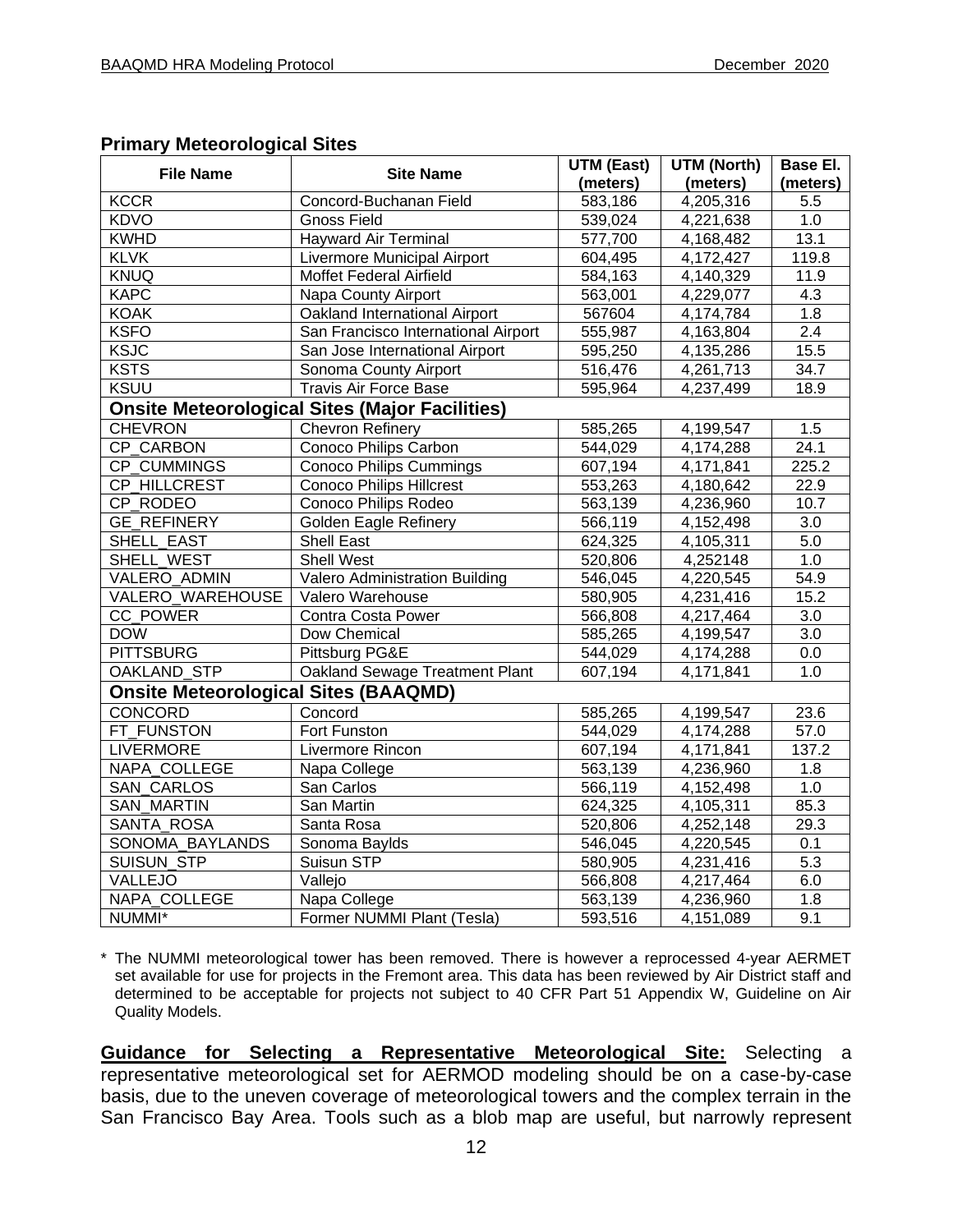winds near the meteorological site or within the terrain-defined basin the tower resides. Uncertainty in model applications outside of these blobs cannot be readily estimated. However, experiments can be designed to estimate the upper and lower bounds of uncertainty. The points given below should be considered when determining a representative meteorological dataset.

- 1. Wind roses and terrain elevation should be evaluated together when selecting a meteorological set for AERMOD.
	- a. Investigate the wind rose at meteorological sites in surrounding areas of the source site and determine if the wind speeds and directions will be similar at the source site. Do this for each meteorological site that may be considered representative.
	- b. Look for similarities and differences in terrain elevation between the source and meteorological sites. Be aware of any significant terrain barriers between the two sites.
- 2. When there are significant differences between the project site and the closest meteorological tower in terms of terrain elevation and land use, it is recommended that AERMOD be run with meteorological inputs from multiple nearby sites. The resulting concentration estimates should be compared against each other and also be used to determine the upper and lower bounds of uncertainty. This information could help with the risk analysis and in deciding to use a screening approach. Consider the following in deciding if multiple meteorological data sets need to be applied.
	- a. A meteorological site may be in close proximity to the source site, but a terrain barrier between the two locations can make the closest meteorological station a poor choice.
	- b. There will be situations where there are no close proximity meteorological towers to the source site. In that case, AERMOD should be tested with farther meteorological sites that may have similar terrain orientation and/or land use types.
	- c. Unless the source site has its own meteorological tower, it is unlikely that land use will be a close match between the two locations. In that case, item 3 below should be followed.
- 3. If land use is considerably different between the source site and meteorological site, assess if this difference will be significant to the model results. Meteorological site land use characteristics (surface roughness, albedo, and Bowen ratio) are used for estimating unmeasured meteorological parameters such as mixing height and the vertical temperature gradient, due to surface heat flux, and mechanical mixing, due to surface roughness. Keep in mind the following when evaluating land use.
	- a. Mixing height and the vertical temperature gradient will not significantly change within 10-20 miles of the meteorological site. An important exception to this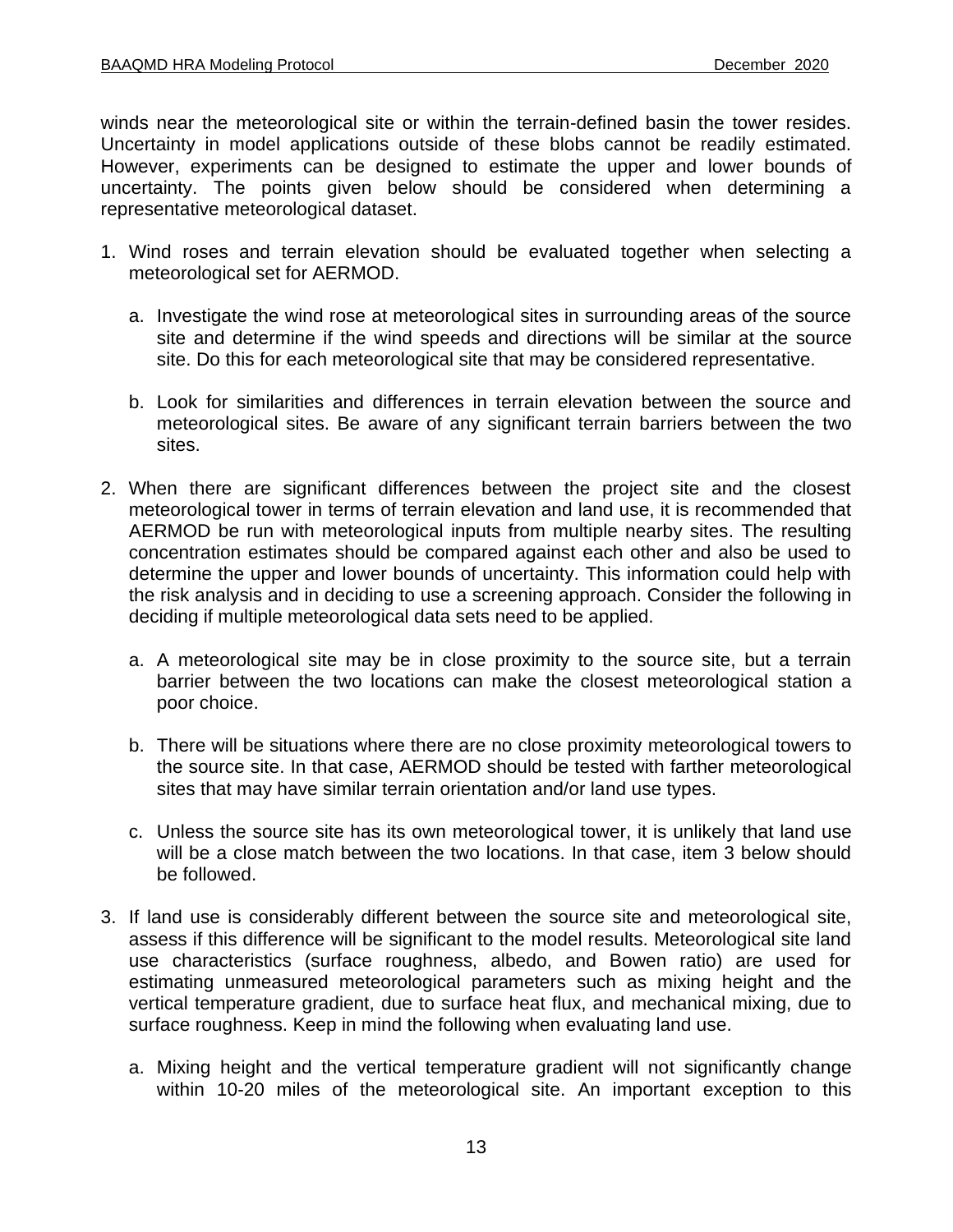assumption is if there is a significant terrain barrier between the source and meteorological sites.

- b. Mechanical mixing can be significantly different if there are large differences in nearby upwind land use and terrain roughness. If the land use is different, but the roughness is similar in scale, such as water versus open or grassy flat terrain, mechanical mixing will not be significantly different.
- 4. No changes will occur in the upper air data from one meteorological site to the next. The Oakland sounding data are used for all the meteorological sites in the entire Bay Area. This means there will be no differences in any upper air parameters from source to source.
- 5. The current blob map can still be used for those processed sites that have blobs. However, the blob maps are unavailable for meteorological sites recently added to the AERMOD site list. The creation of blob maps is a time-consuming process with limited applicability in selecting representative meteorological data. Therefore, there is no current plan to create additional blobs for newly added sites.

### **3.14 Modeling Non-Continuously Operating Sources**

Chronic Risk Scenarios: Air dispersion modeling for chronic risk scenarios is typically run using the unit emission rate of 1.0 gram/second (g/s) for 24 hours a day, 365 days a year (i.e. 8760 hours/year). However, when source emissions are not continuous and are variable on a consistent basis, such as regular facility operating hours, it may be useful to adjust the emissions rates based on the hours of the day that the source normally operates. This can better align the source emissions to the meteorological conditions that are typical for certain times of the day.

In HARP2, risk assessment for chronic exposures is based on continuous source operation at 1.0 g/s; equivalent to 31,536 kg/year (i.e. 1 g/s x 3600 seconds/hour x 8760 hours/year). Therefore, if using variable emissions, the annual unit emissions for each source must still add up to 31,536 kg/year. This means that for every hour that is not included due to non-operation, the operating hours must be adjusted accordingly to ensure that the annual unit emission rate still equals 31,536 kg. For example, the HROFDY (Hour of Day) option in AERMOD allows the user to select the emission rate factor for certain hours of the day. The total emission rate factor (n) for the entire day is equal to 24 for the Hour of Day option. Therefore, for a source operating 12 hours a day (from 6AM to 6PM), 365 days a year, the user should input a factor of 2 for each hour that the source operates;  $n = 2 \times 12 = 24$ .

Maximum Hourly Risk Scenarios: When emissions vary by hour and are adjusted as described above, a second dispersion modeling run is required for the maximum hourly emissions (i.e., for the acute non-cancer risk). Specifically, the user must enter a value of 1 for the times during which the source is emitting and a value of 0 for the times during which the source is not emitting. For the acute HI, the modeled unit hourly emission rate must never exceed 1.0 or the acute HI will be overestimated.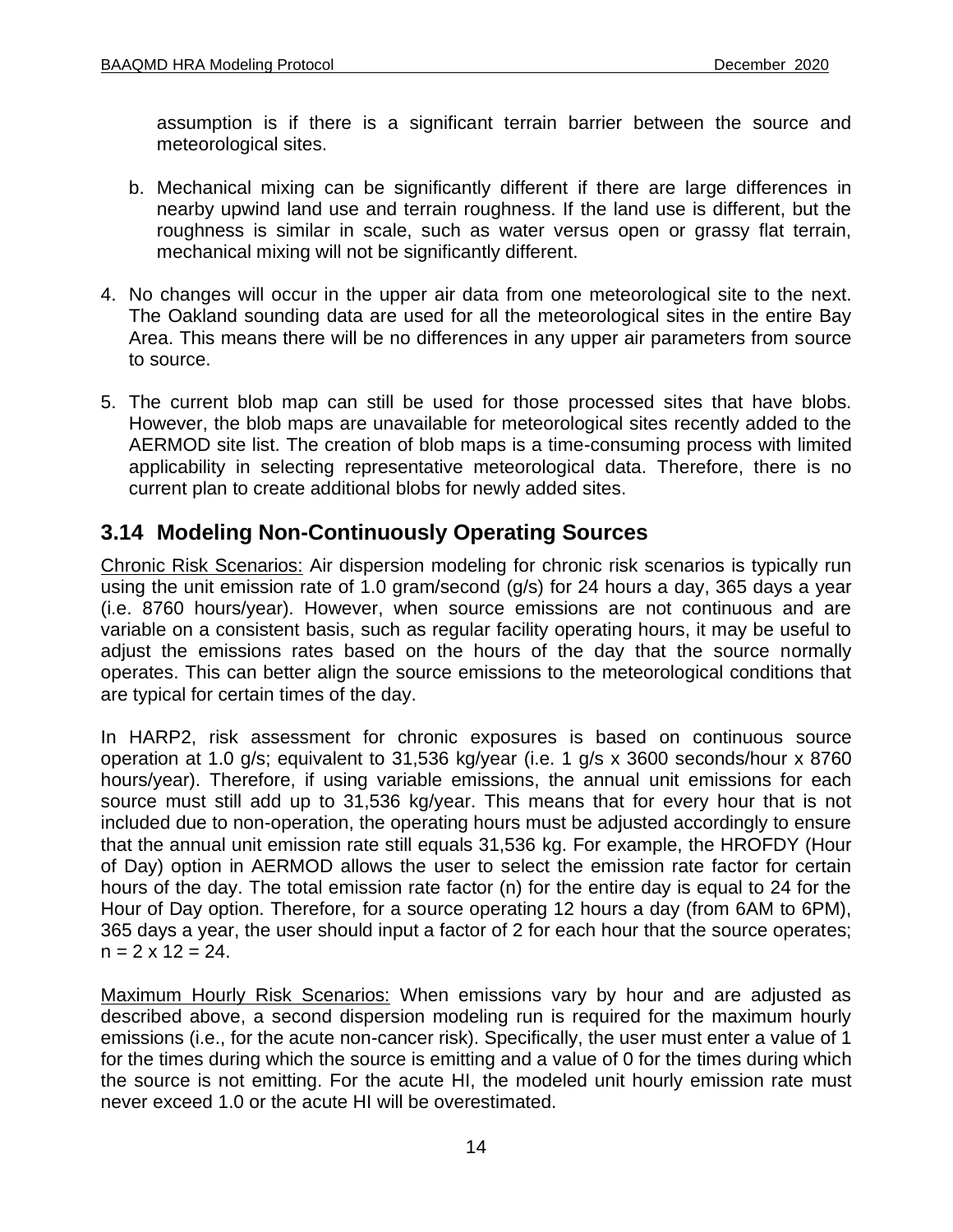It is important to note that the hours of the day displayed in AERMOD correspond to the hour *ending* at the time displayed. Therefore, hour 7 corresponds to the hour from 6AM to 7AM, and hour 18 corresponds to the hour from 5PM to 6PM.

# <span id="page-16-0"></span>**4. Health Risk Assessment (HRA)**

The HRA must be consistent with the methodology presented in BAAQMD Air Toxics NSR Program Health Risk Assessment Guidelines (or BAAQMD HRA Guidelines), which generally conform with the *OEHHA Air Toxics Hot Spots Program Risk Assessment Guidelines: The Air Toxics Hot Spots Program Guidance Manual for Preparation of Health Risk Assessments* (Office of Environmental Health Hazard Assessment, "OEHHA" 2015) for sites other than gasoline dispensing facilities (GDF). The Air District is currently using an alternative methodology for GDFs that is a hybrid of the 2003 OEHHA Guidelines and the 2015 Health Effects Values. This GDF HRA methodology is explained in detail in the BAAQMD HRA Guidelines.

# **4.1 HARP2 Requirement – Regulation 11, Rule 18 HRAs**

To provide consistent verifiable results and a common data output format, BAAQMD is requiring that the California Air Resources Board Hotspots Analysis and Reporting Program Version 2 (HARP 2) be used for all HRAs conducted for the purposes of Regulation 11, Rule 18 "Reduction of Risk from Air Toxic Emissions at Existing Facilities". The most recent version of the HARP2 Air Dispersion Modeling and Risk Tool (ADMRT) shall be used to perform the risk calculations for Regulation 11-18 HRAs using the functions available under the "Import/Calc GLCs" and "Risk Analysis" tabs. AERMOD air dispersion modeling may be conducted within the ADMRT or imported from another AERMOD program using the "Period" and "1-Hour" output PLOTFILES for each source in .PLT format.

# **4.2 HARP2 – BAAQMD Health Values Table**

Since BAAQMD publishes health effects values in Table 2-5-1 of Regulation 2, Rule 5 "New Source Review of Toxic Air Contaminants" these "health values" become a requirement of the regulation that can only be changed through the rule development process and with the approval of the Air District's Board of Directors. Therefore, when OEHHA makes a change to a health value, there will be a delay until Table 2-5-1 is updated through a rule change. Because of this, BAAQMD uses a separate health values table in HARP2. To access the table from the ADMRT, select "File" (upper left-hand corner), "Settings", then check the box for "Use Bay Area AQMD approved health table".

# **4.3 HARP2 – ADMRT Risk Analysis Settings**

The optional settings in the ADMRT "Risk Analysis" tab that are recommended by BAAQMD are discussed in this section. Some settings vary by the risk scenario chosen.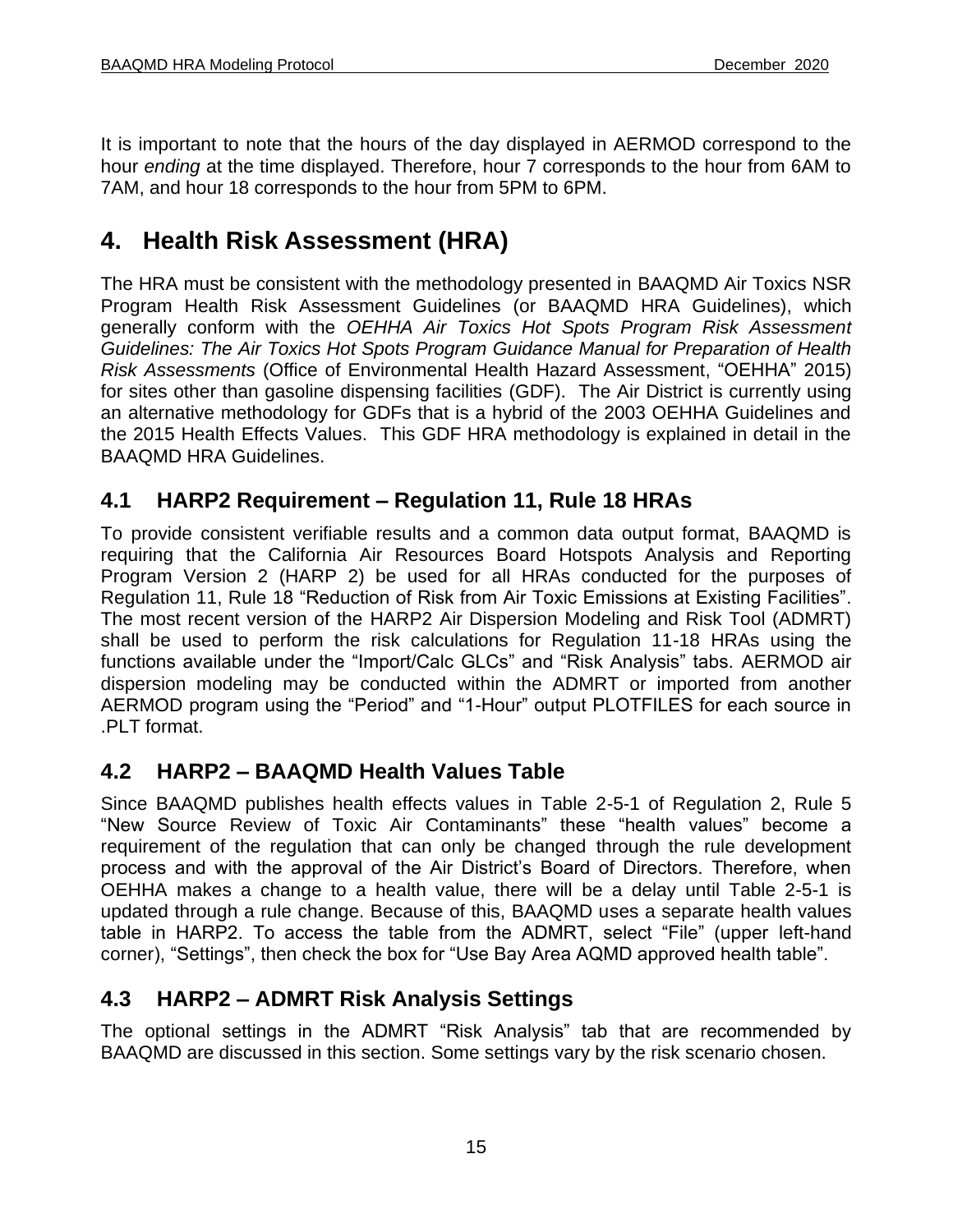**4.3.1 "Intake Rate Percentile"** is an option on the "Select Risk Scenario" screen that allows the user to select exposure options for Cancer and Chronic (non-cancer) risk scenarios. For cancer risk, BAAQMD recommends the following Intake Rate Percentile settings:

- Residential Cancer Risk (Individual or Population-Wide): Risk Management Policy (RMP) Method; Version (1) "RMP – Inhalation Only" or Version (2) "RMP Derived"
- Worker Cancer Risk Residential and Worker Chronic HI: OEHHA Derived Method

**Risk Management Policy:** The policy uses the 95th percentile daily breathing rate (DBR) for the most sensitive age groups (i.e., last trimester to birth and ages 0 to 2 years old) and uses the 80th percentile DBR for all other age groups (i.e., greater than age 2). The 95/80 DBR policy follows the model for the OEHHA derived approach to risk assessment which uses the high-end point estimate of exposure for the two driving exposure pathways and the average point-estimates for the remaining exposure pathways (OEHHA, 2015). The 95/80 DBR policy follows this same concept by not using only high-end assumptions. The 95/80 DBR policy uses the high-end DBRs for the most sensitive age groups and uses the 80th percentile DBRs for the remaining age groups. Both methods are intended to reduce conservatism by not using only high-end assumptions, yet remaining health protective. There are two RMP options in HARP2:

- RMP Inhalation Only is intended for Inhalation Only pathway pollutants, the breathing rate is the  $95<sup>th</sup>$  percentile for age groups less than 2 years old and the  $80<sup>th</sup>$ percentile for age groups that are greater than or equal to 2 years old.
- RMP Derived is intended for Multi-pathway pollutants, the breathing rate is the  $95<sup>th</sup>$ percentile for age groups less than 2 years old and the  $80<sup>th</sup>$  percentile for age groups that are greater than or equal to 2 years old only if inhalation is one of the driven pathways, otherwise, the inhalation pathway uses the 65<sup>th</sup> percentile breathing rate.

**Note:** RMP Derived is equivalent to RMP - Inhalation Only; whenever inhalation is a driven pathway, so its use does not need to be limited to situations where multi-pathway pollutants are present.

**OEHHA Derived Method:** In cancer risk assessments, the derived method uses the highend point estimate (i.e., 95<sup>th</sup> percentile) for the *two* driving (dominant) exposure pathways (e.g., soil and breast milk) and the mean (65th percentile) point estimate for the remaining pathways. In non-cancer chronic assessments, the inhalation pathway is always considered a driving pathway, the next two risk driving pathways will use the  $95<sup>th</sup>$ percentile, and the remaining pathways will use the mean intake rate.

#### **4.3.2 "Pathways to Evaluate"**

There are many exposure pathways by which humans may be exposed to airborne chemicals. Therefore, the module provides four types of pathway assessments to choose from: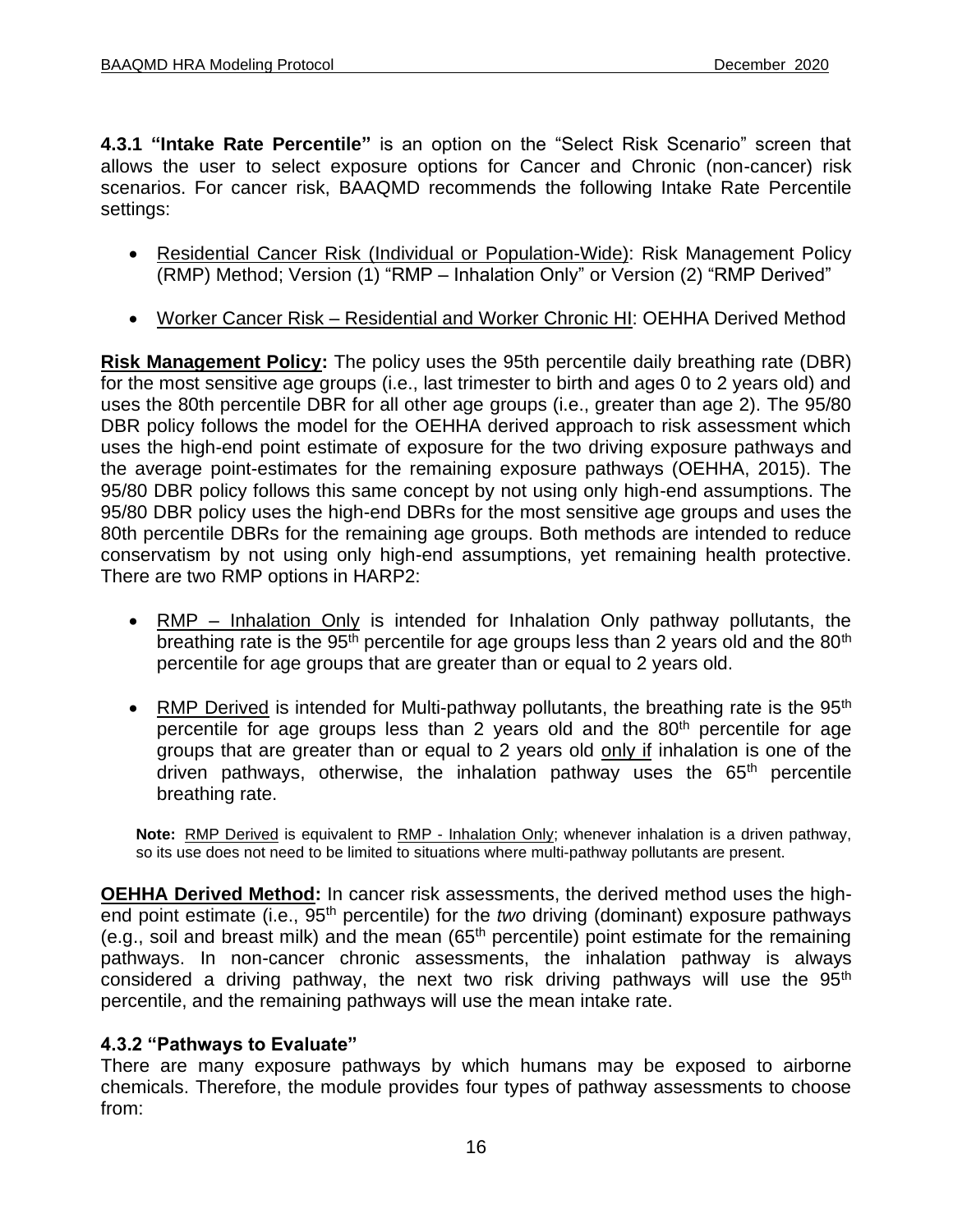- 1. **Inhalation Only** will account for inhaled toxics and no other pathways of exposure.
- 2. **Mandatory Minimum Pathways** will activate the four minimum exposure pathways required by OEHHA to conduct a health risk assessment for residents, when multipathway pollutants are involved. These include inhalation, soil, dermal, and mother's milk.
- 3. **Worker Pathways** are used for potential exposure at the workplace during working hours. Worker pathways are inhalation, soil, and dermal.
- 4. **User Defined** allows you to choose your pathways, but always includes **Inhalation**.

#### **Mandatory Exposure Pathways**

For all multi-pathway substances, the exposure pathways that must be evaluated at every residential and worker site (in addition to inhalation) are soil ingestion and dermal exposure. If polycyclic aromatic hydrocarbons (PAHs) and creosotes, lead, dioxins, furans, or polychlorinated biphenyls (PCBs) are emitted, then the breast-milk consumption pathway is also evaluated.

The other exposure pathways (e.g., ingestion of homegrown produce or fish) are site specific. If the resident can be exposed through an impacted exposure pathway, then it should be included in the health risk assessment. Consult with the reviewing authority to determine which pathways must be considered.

The table below identifies the residential receptor exposure pathways that are mandatory and those that are dependent on the available routes of exposure. It also identifies the three exposure pathways that are relevant for a worker receptor. While residents can be exposed though several exposure pathways, worker receptors are only evaluated for inhalation, soil ingestion, and dermal exposure using point estimates.

| Mandatory and Site/Route Dependent Exposure Pathways <sup>1</sup> |                                                             |  |  |  |  |  |  |  |  |
|-------------------------------------------------------------------|-------------------------------------------------------------|--|--|--|--|--|--|--|--|
| <b>Mandatory Exposure Pathways</b>                                | Site/Route Dependent Exposure Pathways                      |  |  |  |  |  |  |  |  |
| Inhalation $W$                                                    | Homegrown Produce Ingestion                                 |  |  |  |  |  |  |  |  |
| Soil Ingestion <sup>W</sup><br>$\bullet$                          | Angler-Caught Fish Ingestion                                |  |  |  |  |  |  |  |  |
| Dermal Exposure to<br>$\bullet$                                   | <b>Drinking Water Ingestion</b>                             |  |  |  |  |  |  |  |  |
| Contaminated Soil <sup>W</sup>                                    | Home-Raised Animal Product Ingestion                        |  |  |  |  |  |  |  |  |
| <b>Breast Milk Consumption*</b><br>$\bullet$                      | (Dairy (Cow's) Milk, Meat (Beef, Pork,<br>Chicken) and Egg) |  |  |  |  |  |  |  |  |

(1) OEHHA Guidance Manual, Table 8.6 Mandatory and Site-Route Dependent Exposure Pathways.

<sup>(</sup>w) Identifies the appropriate exposure pathways that should be evaluated for a worker. These pathways are inhalation, dermal exposure, and the soil ingestion pathway.

<sup>(\*)</sup> If PAHs (including creosotes), lead, dioxins, furans, or PCBs are emitted, then the breast-milk consumption pathway becomes mandatory.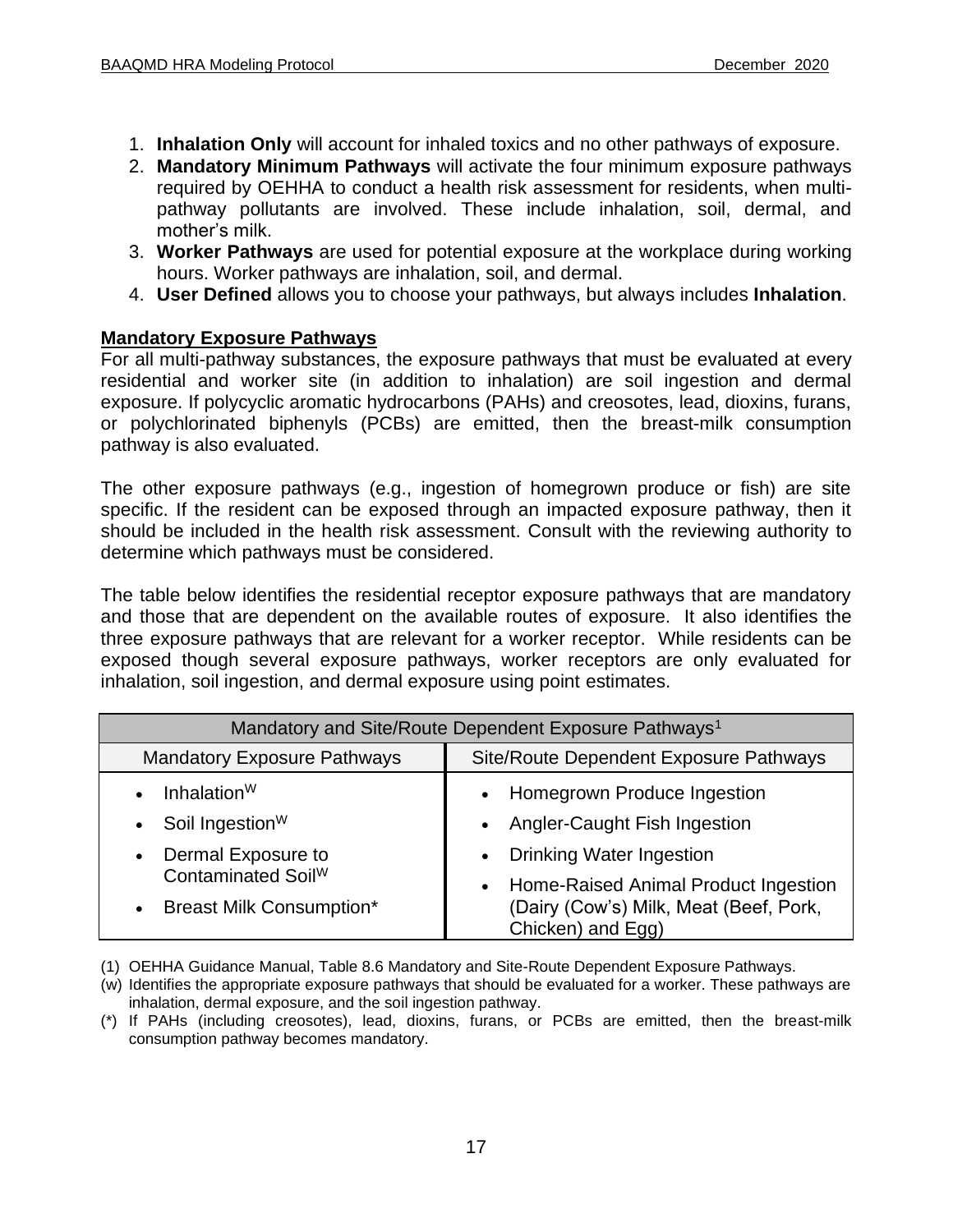#### **4.3.3 "Pathways to Evaluate" - Deposition Rate**

A deposition rate must be chosen when determining potential multi-pathway health impacts. Use the conservative deposition rate of 0.05 m/s for the risk assessment if any multi-pathway pollutant (MPP) sources are uncontrolled. The deposition rate of 0.02 m/s may be used if all MPP sources have verifiable particulate matter control devices. Any uncontrolled MPP sources must only emit particulate matter that is less than 2.5 microns (e.g., internal combustion engines powered by compressed natural gas) in order to use the deposition rate of 0.02 m/s. If a deposition rate of 0.02 m/s is used for an uncontrolled device, a justification for its use should be part of the HRA report.

#### **4.3.4 "Pathways to Evaluate" – Fraction of Time at Home**

Under the Inhalation tab (Inh) there are 2 options under the "Fraction of time at home" heading:

- 1. Apply fraction of time at residence to age bins less than 16 years
- 2. Apply fraction of time at residence to age bins greater or equal to 16 years

If you are conducting an assessment for a residential receptor, the **Fraction of time at home** (FAH) is used to adjust exposure duration. This is based on the assumption that exposure to a toxic air contaminant is not occurring away from home. By age group, apply the fraction of time at residence if you wish to assume that the individual spends only part of his or her day at home. It is BAAQMD's policy that only option 2 (age bins greater or equal to 16 years) be selected for Tier 1 assessments. This means that the residential exposure assumption will be 73% for age bins 16 years and older; and 100% for age bins less than 16 years. However, under the BAAQMD HRA Guidelines Section 2.3.1, the FAH for age bins less than 16 years can be refined using Tier 2 options if there are no schools within one in a million or greater cancer risk isopleths. This option allows a reduction of assumed exposure and is less conservative than the Tier 1 option.

#### **4.3.5 "Pathways to Evaluate" – Worker Adjustment Factor (WAF)**

When modeling a non-continuously emitting source (e.g., operating for eight hours per day and five days per week), the modeled long-term average concentrations are based on 24 hours a day and seven days per week for the period of the meteorological data set, even if the emitting source is modeled using a non-continuous emissions schedule. This does not affect residential exposure because it is assumed that residents will be exposed to pollutant concentrations from all source emissions on an annual average basis. However, worker exposure to a non-continuous source may be much greater than that which is predicted by the standard exposure assumption values. For example, a worker whose schedule directly coincides with the source may be exposed to 100% of the annual source emissions (instead of 23% if the same emissions occurred evenly over an entire year) because the worker is always present when the source operates.

To address this discrepancy, a worker adjustment factor (WAF) is applied in HARP2 to align actual worker exposure to annual source operation. This WAF is for worker cancer risk only. The WAF does not apply to the worker chronic or acute non-cancer risk, or to the residential risk. Enter the WAF under the Inhalation tab (Inh). Select "Use adjustment factors", then enter the calculated value.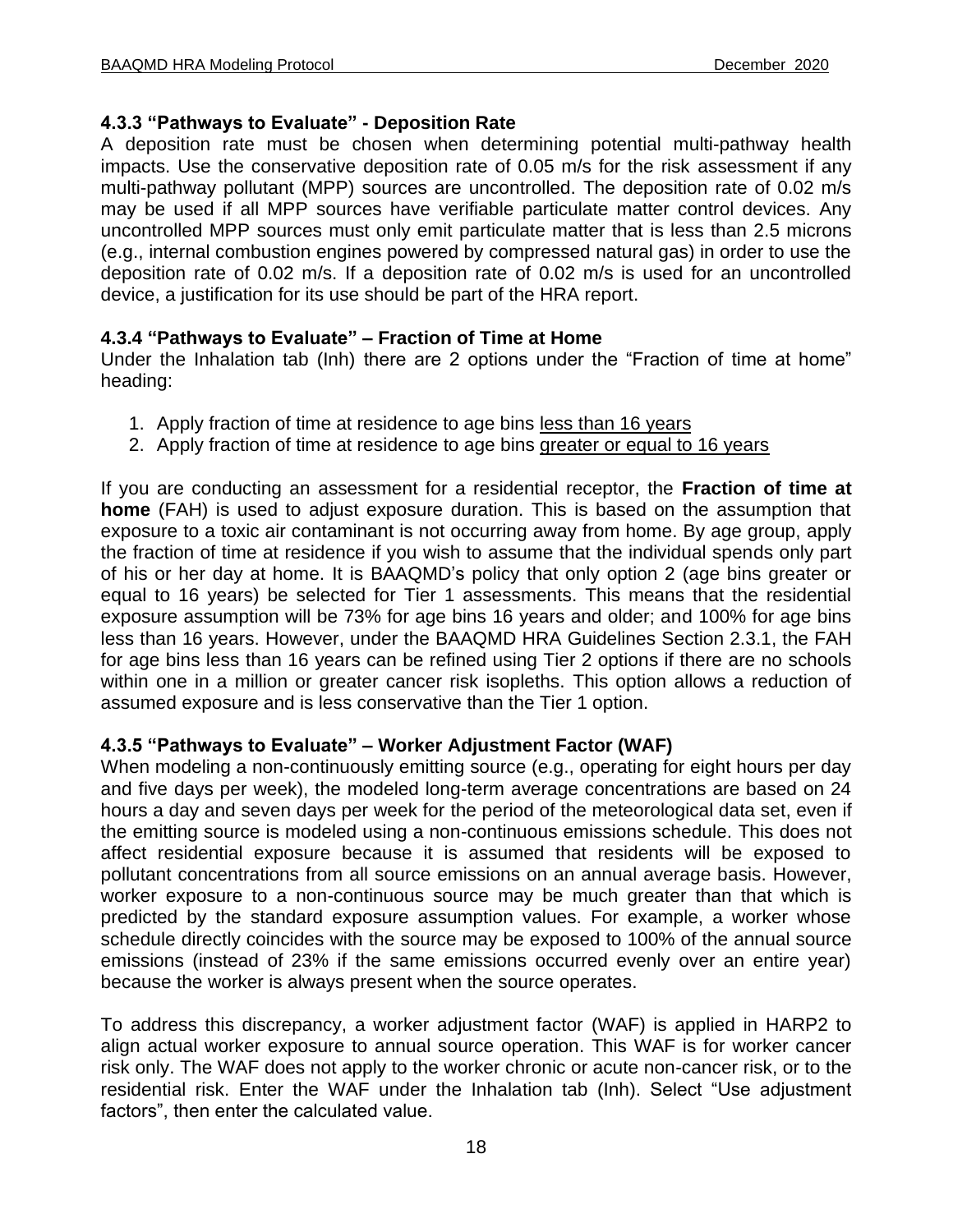The worker adjustment factor for cancer risk is calculated as follows:

| <b>H</b> <sub>resident</sub> | $H_{\rm source}$ | <b>D</b> resident<br>$WAFcancer = $ ----------- x --------- x DF<br>D <sub>source</sub>                   |
|------------------------------|------------------|-----------------------------------------------------------------------------------------------------------|
|                              |                  | Where: $\blacksquare$ WAF $_{\text{cancer}} = \blacksquare$ the worker adjustment factor for cancer risk  |
| <b>H</b> resident            |                  | $=$ the number of hours per day on which the long-term residential<br>concentration is based $= 24$ hours |
| H <sub>source</sub>          |                  | $=$ the number of hours per day that the source operates                                                  |
| Dresident                    |                  | $=$ the number of days per week on which the long-term residential<br>concentration is based $= 7$ days   |
| D <sub>source</sub>          |                  | $=$ the number of days per week that the source operates                                                  |
| DF                           |                  | $=$ the discount factor (default value is 1)                                                              |

To refine the discount factor for situations where the worker is not present at all times that the source is operating, use the equation below:

|           | DF                | H <sub>coin</sub><br>----------- <b>X</b><br><b>H</b> worker | $D_{\rm coin}$<br><b>D</b> worker                                                                                  |
|-----------|-------------------|--------------------------------------------------------------|--------------------------------------------------------------------------------------------------------------------|
| Where: DF |                   |                                                              | $=$ the discount factor                                                                                            |
|           | Hcoin             |                                                              | $=$ the number of hours per day that the offsite worker's schedule<br>and the source's emissions schedule coincide |
|           | Hworker           |                                                              | $=$ the number of hours that the offsite worker works per day                                                      |
|           | D <sub>coin</sub> |                                                              | $=$ the number of days per week that the offsite worker's schedule<br>and the source's emissions schedule coincide |
|           | <b>D</b> worker   |                                                              | $=$ the number of days that the offsite worker works per week                                                      |

#### WAF Example:

For the simplest case where the source and the offsite worker have the same schedules (8 hrs/day, 5 days/week, 50 weeks/year; i.e. no discount factor), the worker adjustment factor will be: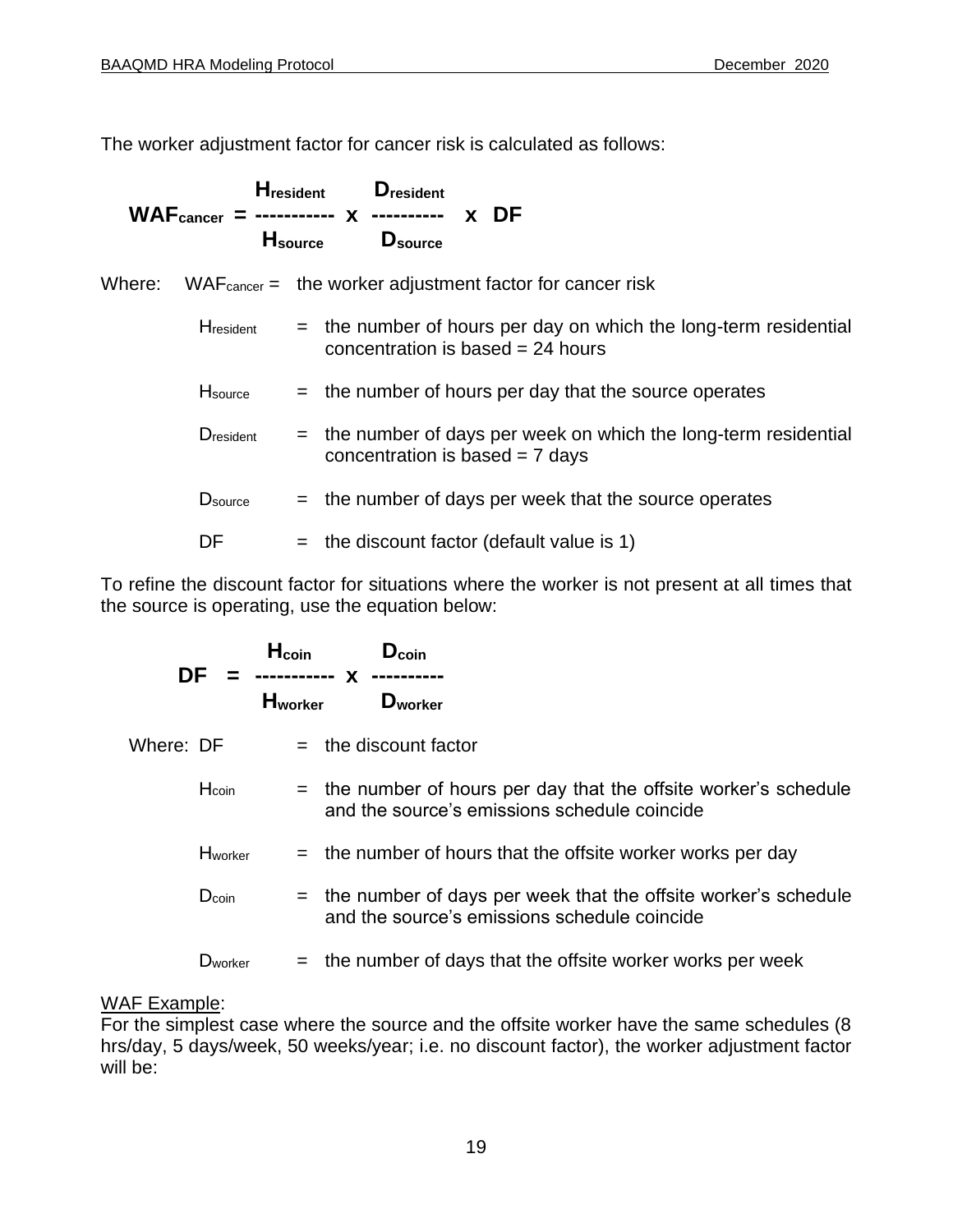Hresident Dresident WAFcancer = ----------- x ---------- x DF Hsource Dsource 24 hours 7 days  $=$  ---------- x ---------- x 1.0 = 4.20 8 hours 5 days

This example emphasizes the importance of the WAF for non-continuous source operation. If this exposure adjustment was not included, the worker cancer risk would have been underestimated by 420%.

Adjusting Worker Exposure for Individual Sources in Multi-Source Assessments: When assessing a project in HARP2 that includes both continuous and non-continuous sources, the WAF adjustment under the Inhalation tab is not appropriate because it will apply the adjustment to all sources and significantly overestimate the risk from the continuously operating sources. One way of handling this situation without additional dispersion modeling is to create a separate emissions inventory for Worker exposures and apply the appropriate WAF as a multiplier to the annual emission rate for each non-continuously operating source. Then recalculate ground level concentrations (GLCs) and run the Worker Cancer Risk scenario. CAUTION! Prior to running the Worker Chronic HI scenario, the annual GLCs for all sources must be at the original non-adjusted values because the WAF does not apply to the Chronic HI.

#### **4.3.6 Spatial Averaging**

Spatial averaging is a refinement to a risk assessment. It is performed after the initial HRA if the results show a significant cancer or chronic non-cancer risk. Spatial averaging cannot be used for 8-hour or acute non-cancer risk. It averages the air concentration over a small area, instead of a single point. A person, when home, will not spend all their time at one location within their residence; instead, residents spend time throughout their living areas. Likewise, some workers, such as agriculture field workers, may spend time in various locations throughout their work day.

Use a domain size of 20 meters by 20 meters with a grid spacing resolution of equal to or less than five meters for a residential or sensitive receptor. This domain represents an area that is approximately the size of a small urban lot. If part of the domain is out of the receptor's property boundary (e.g., domain covers part of two parcels), the grid points outside of the receptor's property must be omitted. If the risk with the omitted grid points shows a significant risk, then the grid may be repositioned so that the full 20-meter by 20 meter domain is only on the receptor's property. Although a domain size of 20 meters by 20 meters is generally appropriate for residential and sensitive receptors, there may be cases where that size is considerably larger than the receptor's actual living area. If the Air District finds that the modeled domain size is not representative of the area where the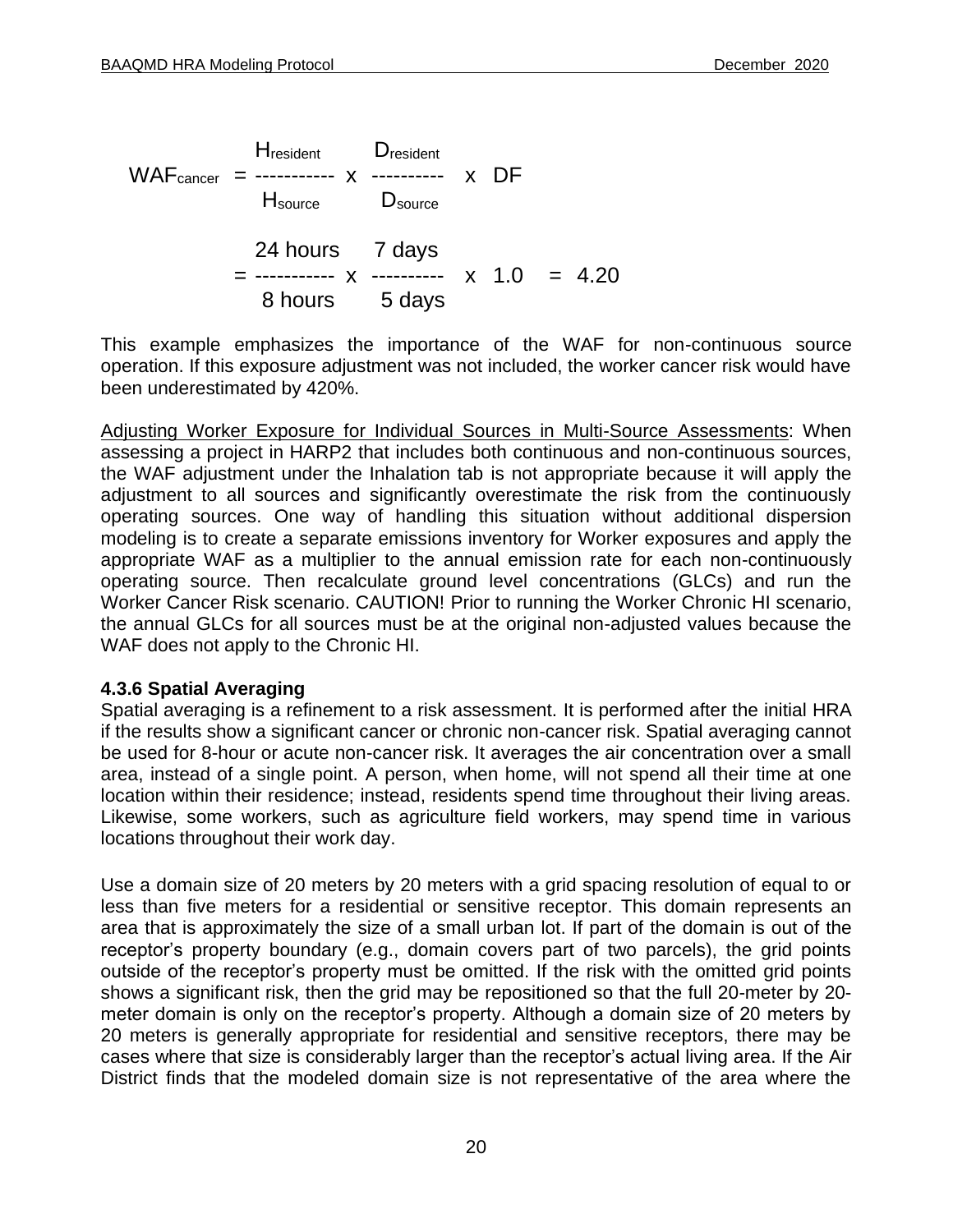receptor spends time, the Air District may require a smaller domain size or not allow spatial averaging.

# **4.4 HARP2 – ADMRT Risk Contributions**

To make the HRA a more useful tool, it is necessary to identify the individual sources and pollutants that contribute the most to the overall facility risk. The ADMRT provides a convenient means of making this analysis under the "Risk Analysis", "Press Calculate" tab. Once the highest receptor has been identified, a second run can be performed for that receptor that will include the risk contributions from each source included in the HRA as follows:

- 1. Under "Press Calculate", select "Output risk by source (batch process) and "Output risk for a single receptor".
- 2. Enter the receptor index number for the highest receptor.
- 3. Use a filename prefix that identifies the run (e.g. for Residential Cancer Risk Contribution, "ResCaCont" could be used).
- 4. Press "Calculate" and the ADMRT will individually calculate risk for each source at the designated receptor.
- 5. Go to the "hra" folder created by the ADMRT and find the files for each included source.
- 6. Copy and paste the results for each source into a separate spreadsheet to evaluate the risk contributions for each source to the total risk. This can be done for both source contributions and pollutant contributions.

The combined spreadsheet can be customized to fit the user's needs. Examples of a cancer risk source contribution analysis and a cancer, chronic HI, Acute HI pollutant contribution analysis is included in Appendix B.

# <span id="page-22-0"></span>**5. Health Risk Assessment Report**

The HRA report is a summary of the methodology, assumptions, and findings of the HRA model. It should be presented in such a way as to provide all relevant information to the user in a consistent format and with sufficient detail to document the process and the decisions that lead to the findings. The detail included in the HRA Report will vary depending on the type of HRA and intended audience, but should include the following elements:

- **1. Executive Summary**
- **2. Purpose**
- **3. Background**
- **4. Source List - Emissions Inventory**
- **5. Dispersion Modeling**
- **6. HARP2 Risk Assessment**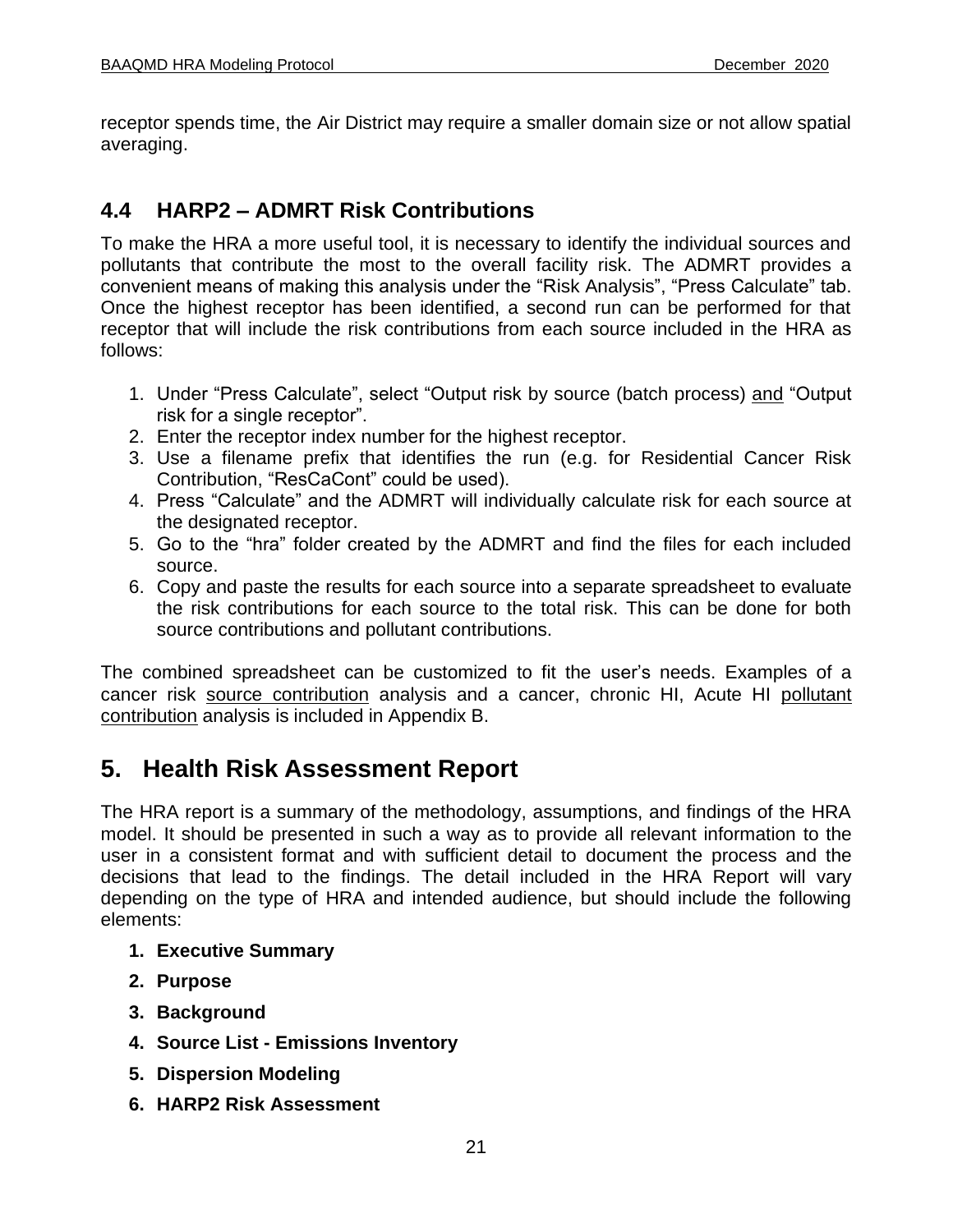- **7. Detailed Summary of Results**
- **8. Conclusions**
- **9. Appendices**

### **5.1 Executive Summary**

The Executive Summary should provide an overview of all relevant information included in the HRA including, but not limited to, the following:

- Facility information, including the name, address, and BAAQMD plant number.
- The purpose of this HRA: why it is required, applicable regulations, and how else it may be used.
- Describe the location of the facility and surrounding community. Identify sensitive receptors.
- A brief description of the plant operations, including what is produced or handled on site, and the potential for emissions of toxic air contaminants.
- Discussion of dispersion model, meteorological data, and model assumptions.
- The cancer, non-cancer chronic, and 1-hour acute risk values at the highest receptor for each category.
- A statement of compliance or non-compliance with regulatory requirements.
- A list of the sources and pollutants driving the risk for each risk category.
- Any notes or supporting information related to the HRA.

### **5.2 Purpose**

This section shall explain the reason why the HRA is being conducted and shall describe the applicable regulations. Describe any applicable screening levels that may have been used to trigger the HRA. Provide citations for regulatory limits that the project or facility will be subject to. Describe any additional uses for this HRA.

### **5.3 Background**

This section shall provide background information about the location of the project or facility including a description of the community and sensitive receptors. For Rule 11-18 HRAs, include background health risks in the community, if known. Also, provide general information about the facility or project. Describe materials used or produced and the general types of emissions and toxins that may be present.

# **5.4 Source List – Air District Approved Emissions Inventory**

In this section each source included in the evaluation and its associated annual and maximum 1-hour emissions should be listed; preferably in tabular form. This allows the reader a clear and concise reference to what was evaluated in the HRA. Discuss any relevant information about alternate operating schedules, variable emission rates, etc. as they pertain to the HRA.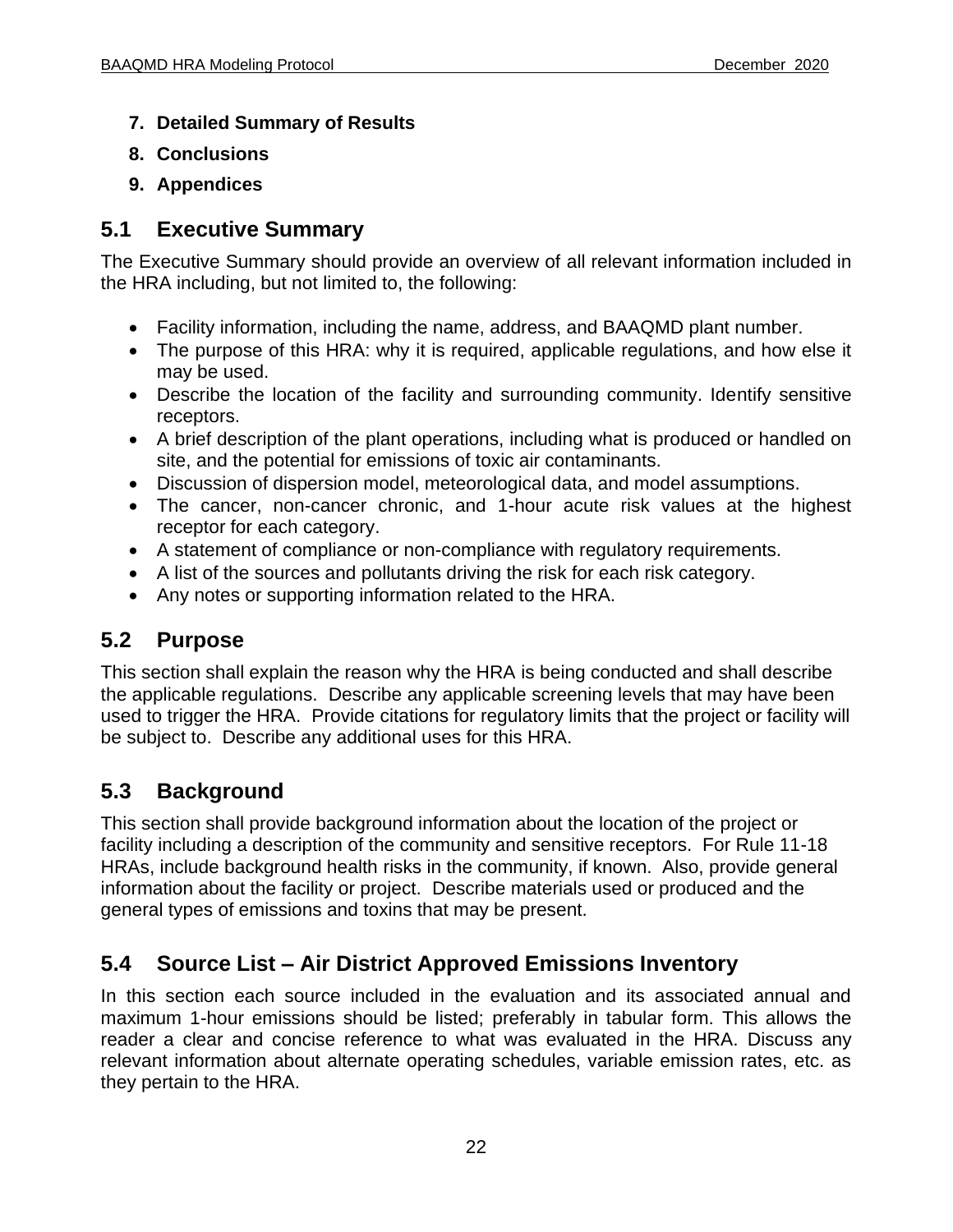# **5.5 Dispersion Modeling**

This section should discuss all relevant facts about the model itself and the options and inputs selected. Of particular importance is a discussion of the decision process for the selection of: (1) Meteorological Data and (2) the Rural / Urban land use designation, since these two items are likely to have the most impact on the overall results. Also important to discuss if applicable are: (3) decisions related to source types and locations, including release type for Point Sources (i.e. Default, Raincap, Horizontal) and the variable inputs used for Volume and Area Sources; (4) receptor placement and the any use of Flagpole heights; (5) selected Modeling Domain and justification for cases where the 10% Slope Rule is not used; (6) any use of Scalar Values or other factors that modify the output results from the Dispersion Model; and (7) any Non-Default options selected and the reason for each.

In addition to discussions of modeling decisions, the following specific information about the model and model inputs should be included:

- Version numbers for AERMOD and AERMET
- Coordinate system used (e.g. UTM NAD83)
- Name, location, and included years of meteorological data; also, whether the data includes the (u\*) adjustment for surface friction
- Source of terrain data and horizontal resolution (e.g. National Elevation Dataset (NED), 1/3 arc second (10 meter) resolution)

### **5.6 HARP2 Risk Assessment**

BAAQMD requires that the California Air Resources Board Hotspots Analysis and Reporting Program Version 2 (HARP 2) be used for all HRAs conducted for the purposes of Regulation 11, Rule 18 "Reduction of Risk from Air Toxic Emissions at Existing Facilities". Therefore, this section is devoted to a discussion of the factors that went into determining risk values (Cancer, Chronic HI, Acute HI) for the HRA project. The following elements of the HARP2 Risk Assessment should be included in the HRA Report:

Standard Summary of Exposure Assumptions: Include the following statement:

*"Health risk estimates were calculated in accordance with the BAAQMD's Air Toxics NSR Program HRA Guidelines, dated December 2016. Estimates of residential risk assume potential exposure to annual average TAC concentrations occur 350 days per year, for 30 years. In addition, residential risk estimates assume a 95th percentile breathing rate for age groups younger than two years old, and 80th percentile breathing rate for age groups that are older than or equal to two years of age. Risk estimates for offsite workers assume potential exposure occurs 8 hours per day, 250 days per year, for 25 years. For offsite workers, the 95th percentile 8-hour breathing rate based on moderate activity was assumed. Residential cancer risk estimates include age sensitivity factors (ASFs) and fraction of time at home (FAH) adjustments. The ASFs are age-specific weighting factors used in calculating cancer risks from exposures of infants, children and adolescents, to reflect their anticipated special sensitivity to*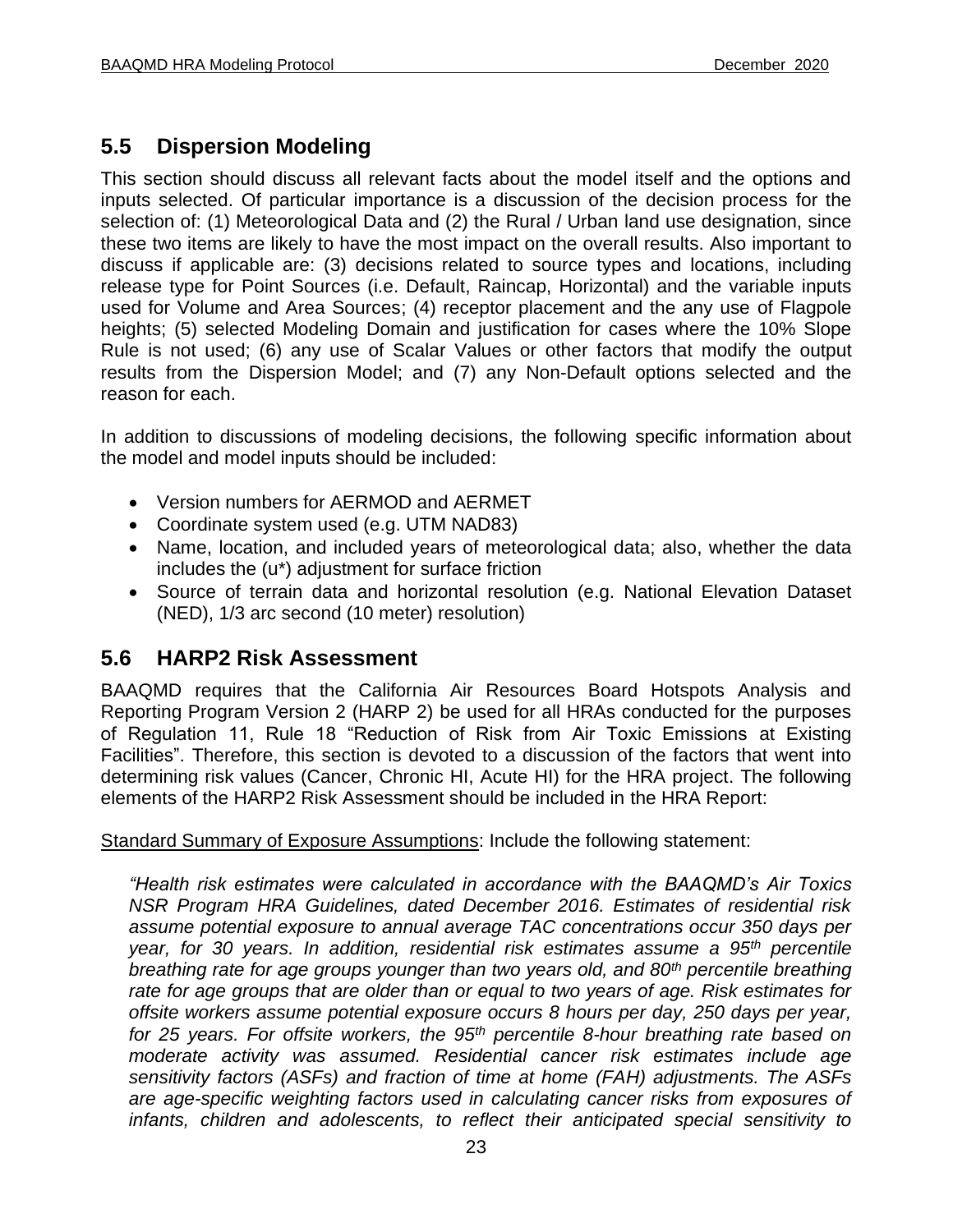*carcinogens. Since worker exposure assumptions are based on a continuously operating source, a Worker Adjustment Factor (WAF) is added in cases where source operation is not continuous to account for higher than estimated coincident exposure to source emissions."*

Risk Scenario Settings: For each risk scenario calculated by HARP2 an output file is created and saved in the "hra" folder for the project. This file lists the settings used in the scenario and should be included in the HRA Report for each risk scenario.

Risk Contribution Analysis: Determining the emissions sources and pollutants that drive a facility's toxic air contaminant risk to the public is vital to the risk reduction process. All BAAQMD HRAs should include this determination. HARP2 allows the user to make these determinations as discussed in Section 4.4. The risk contribution analysis procedures should be discussed in this section.

**Note:** HRAs conducted in accordance with Regulation 11, Rule 18 "Reduction of Risk from Air Toxic Emissions at Existing Facilities" must identify all sources that trigger TBARCT (cancer risk of 1 in a million or more, or chronic HI of 0.2 or more, or acute HI of 0.2 or more).

### **5.7 Detailed Summary of Results**

The summary of results is a detailed report of the findings of the HRA and includes the maximum risk values at each receptor type (e.g. MEIR, MEIW, PMI, or Sensitive Receptors) included in each type of health risk assessment and the sources and pollutants that contribute to this risk for each category.

For Rule 2-5 toxic new source review HRAs, present project health risks for each receptor type and source risks for each source in the project.

For Rule 11-18 facility-wide HRAs, the facility-wide HRA results shall be presented for stationary sources alone and for stationary source plus cargo carriers, ship hoteling, portable and temporary sources (if these additional emission sources are present). HRA results for stationary sources alone will be compared to Rule 11-18 risk action levels. For the more comprehensive HRA that also includes mobile and portable sources, explain the additional impacts on health risk and affected receptors. Also, identify each significant risk source and analyze the contributing pollutants. Identify any pollutants that are causing a source to have a significant health risk due to the inclusion of emissions data based on source test detection limits rather than measured values. Such sources will not be subject to TBARCT for that pollutant.

These results should be clearly stated and identify receptors and contributing sources by name and location in UTM coordinates. Tabular form is the preferred method of presenting these results. In addition, all findings should be supported by graphical depictions of receptor and source locations and include risk isopleths.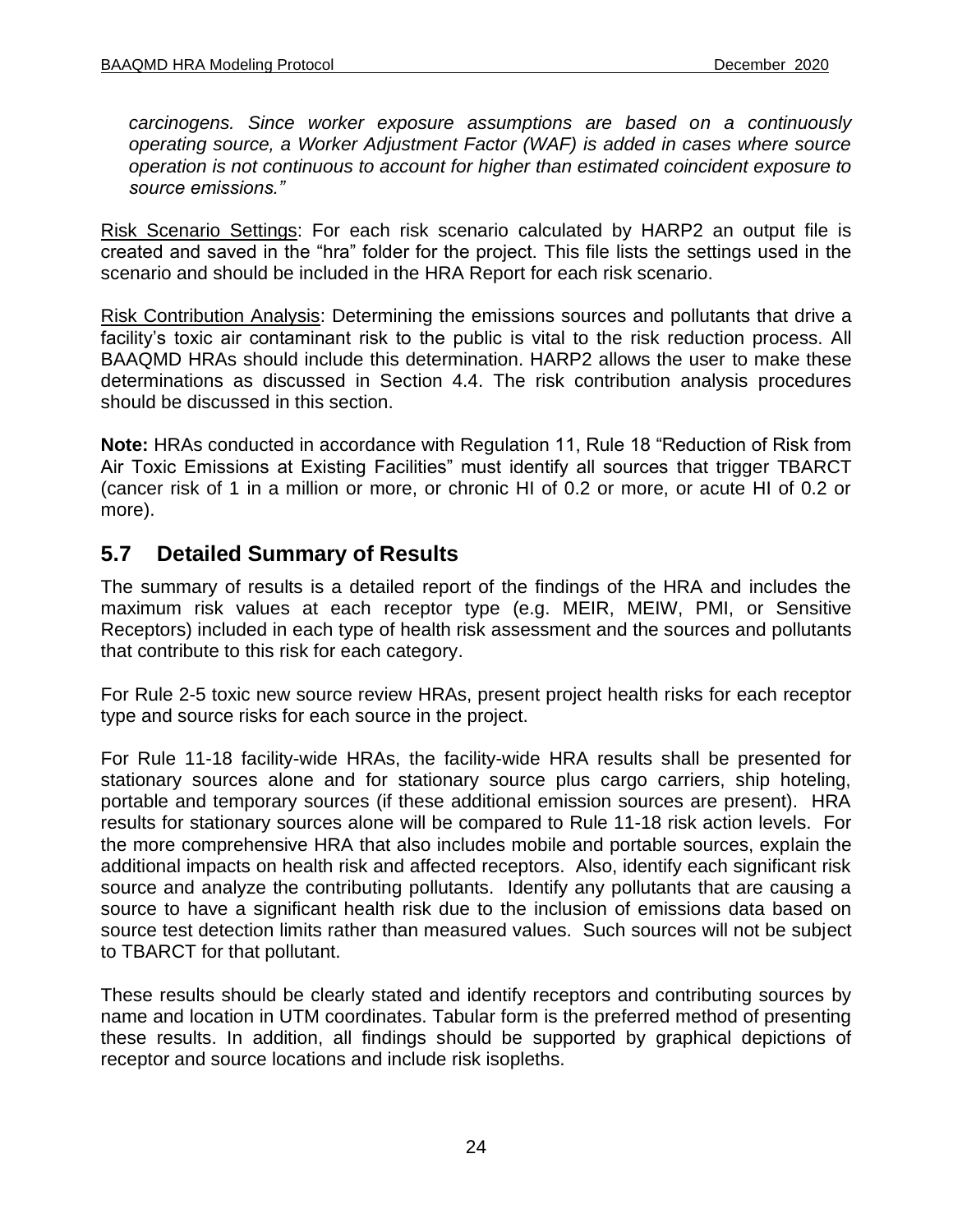# **5.8 Conclusions**

Identify the applicable regulatory limits and compare the HRA results from Section 5.7 to the applicable health risk limits or risk action levels. Describe all conclusions drawn from this comparison.

For Rule 2-5 toxic new source review HRAs, determine if the project will comply with health risk limits. Identify all sources that trigger TBACT. If the project does not comply with a health risk limit or a source triggers TBACT, the modeler may also include potential risk reduction strategies that may have been identified. For example:

- An increase of stack height or removal of rain cap
- Establishing a "safe" operating distance for mobile sources
- Amount of pollutant reduction required to achieve an acceptable risk level
- A change of operating schedule to reduce offsite worker exposure
- A refinement of source emissions that may have been overestimated

For Rule 11-18 HRAs, the HRA results shall be presented in context to background health risks for the Bay Area and for the community (if known). HRA results for the facility due to stationary sources alone shall be compared to Rule 11-18 risk action levels to determine if a risk reduction plan is required.

If a risk reduction plan is required, describe the sources, operations, and pollutants that are driving the health risk. Identify any potential risk reduction measures that have been planned or identified.

Based on the analysis of the sources with significant health risks, the modeler will identify all sources that are subject to TBARCT.

HRA results for stationary source plus cargo carriers, ship hoteling, portable and temporary sources (if these additional emission sources are present) shall also be discussed. These results are for informational purposes only and do not have an associated regulatory requirement.

# **5.7 Appendices**

Appendices are used to include supporting documentation for the HRA. Examples of documents that should go in an Appendix are:

- AERMOD modeling files
- Wind rose for meteorological data
- AERSURFACE output files
- HARP2 output files
- Correspondence related to the HRA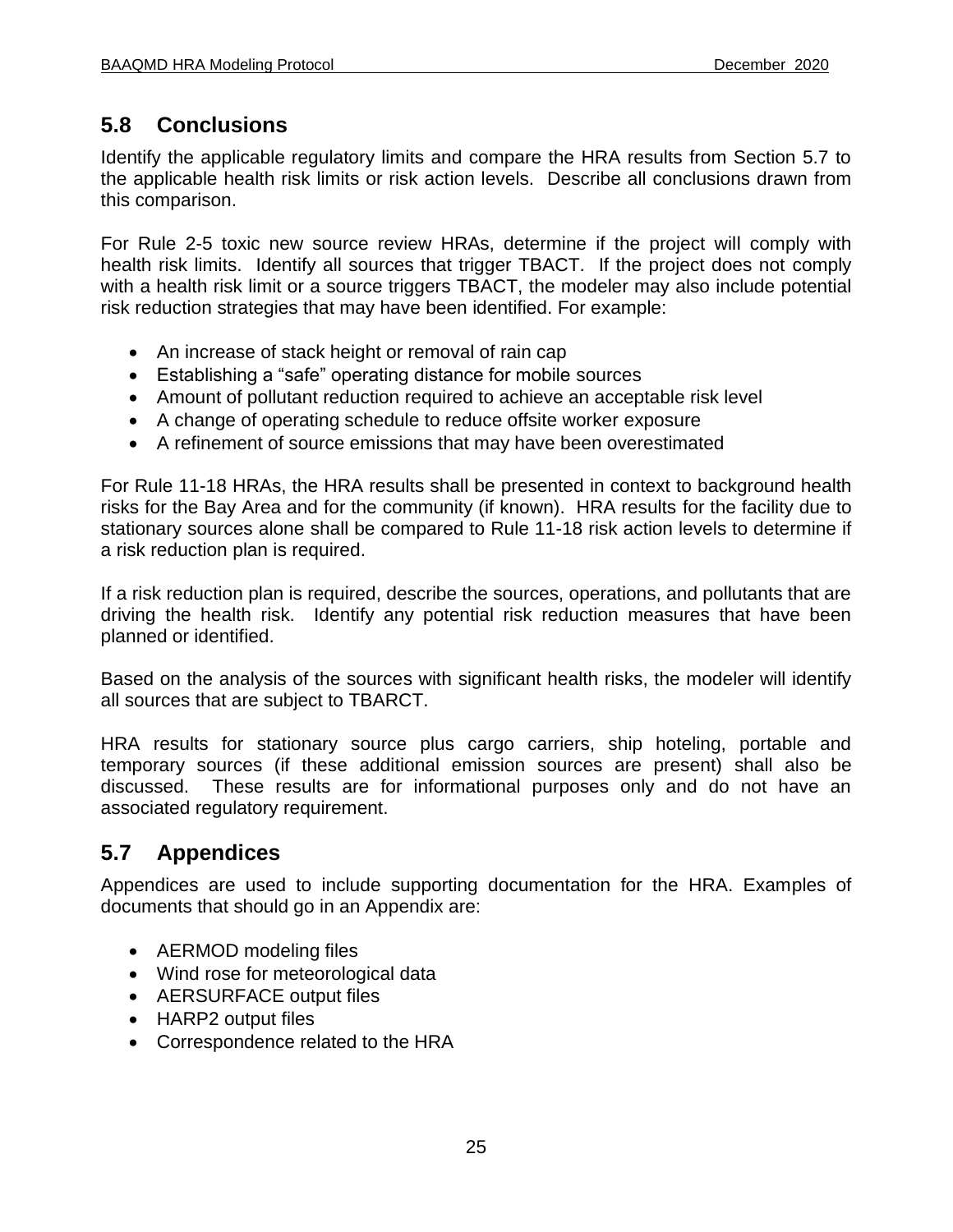# **APPENDIX A AERSURFACE Land Use Procedure**

AERSURFACE uses land cover data from the U.S. Geological Survey (USGS), National Land Cover Database (NLCD). The Air District has adopted NLCD\_2016 as the best comprehensive land cover data currently available. This data is used to determine the types of land cover present at and around a user-specified location. AERSURFACE matches the NLCD 2016 land cover categories to the surface characteristics of the land cover in the study area and assigns land cover counts for each category. NLCD\_2016 has 4 categories of land cover data related to developed land as described below.

#### **NLCD\_2016 Developed:**

21: Developed, Open Space - areas with a mixture of some constructed materials, but mostly vegetation in the form of lawn grasses. Impervious surfaces account for less than 20% of total cover. These areas most commonly include large-lot single-family housing units, parks, golf courses, and vegetation planted in developed settings for recreation, erosion control, or aesthetic purposes.

22: Developed, Low Intensity - areas with a mixture of constructed materials and vegetation. Impervious surfaces account for 20% to 49% percent of total cover. These areas most commonly include single-family housing units.

23: Developed, Medium Intensity - areas with a mixture of constructed materials and vegetation. Impervious surfaces account for 50% to 79% of the total cover. These areas most commonly include single-family housing units.

24: Developed, High Intensity -highly developed areas where people reside or work in high numbers. Examples include apartment complexes, row houses and commercial/industrial. Impervious surfaces account for 80% to 100% of the total cover.

#### **In comparison, the Auer Urban Categories are described as follows:**

I1: Heavy Industrial - Major chemical, steel, and fabrication industries; generally 3-5 story buildings, flat roofs. Grass and tree growth extremely rare; <5% vegetation

I2: Light-moderate Industrial - Rail yards, truck depots, warehouses, industrial parks, minor fabrications; generally, 1-3 story buildings, flat roofs. Very limited grass and trees; <5% vegetation

C1: Commercial - Office and apartment buildings, hotels; >10 story heights, flat roofs. Limited grass and trees; <15% vegetation

R2: Compact Residential - Single, some multiple, family dwelling with close spacing; generally, <2 story, pitched roof structures; garages (via alley), no driveways. Limited lawn sizes and shade trees; <30% vegetation

R3: Compact Residential - Old multi-family dwellings with close (<2 m) lateral separation; generally, 2 story, flat roof structures; garages (via alley) and ashpits, no driveways. Limited lawn sizes, old established shade trees; <35% vegetation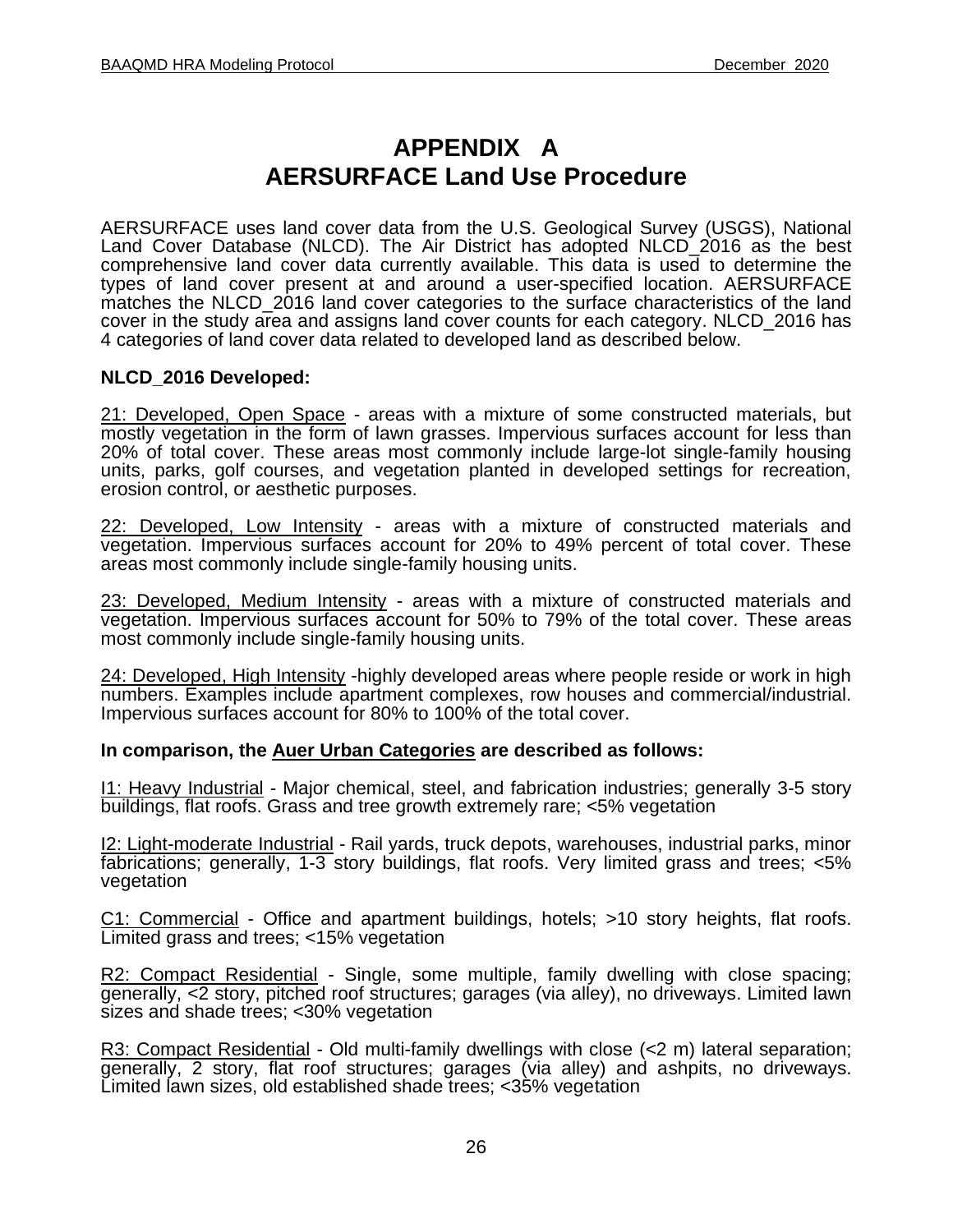Based on this comparison, the Air District considers NLCD\_2016 categories 23 (Developed Medium Intensity) and 24 (Developed High Intensity) to be Urban for the purpose of determining AERMOD dispersion algorithms. The example below shows Land Cover Counts from an AERSURFACE run modified to estimate the percentage of land cover that falls into an "Urban" category as suggested by the Auer land use procedure:

UTM Easting (meters): 571152.0 UTM Northing (meters): 4175385.0 UTM Zone: 10 Datum: NAD83 Study Radius for surface roughness (km): 3.0

#### NLCD

| 2016: | Land | <b>Cover Counts: Surface Roughness</b> |        |
|-------|------|----------------------------------------|--------|
|       | 0    | Missing, Out-of-Bounds, or Unde:       | 0      |
|       | 11   | Open Water:                            | 2691   |
|       | 12   | Perennial Ice/Snow:                    | 0      |
|       | 21   | Developed, Open Space:                 | 1544   |
|       | 22   | Developed, Low Intensity:              | 3403   |
|       | 23   | Developed, Medium Intensity:           | 11922  |
|       | 24   | Developed, High Intensity:             | 9909   |
|       | 31   | Barren Land (Rock/Sand/Clay):          | 111    |
|       | 32   | <b>Unconsolidated Shore:</b>           | 0      |
|       | 41   | Deciduous Forest:                      | 0      |
|       | 42   | Evergreen Forest:                      | 0      |
|       | 43   | <b>Mixed Forest:</b>                   | 0      |
|       | 51   | Dwarf Scrub:                           | 0      |
|       | 52   | Shrub/Scrub:                           | 0      |
|       | 71   | Grasslands/Herbaceous:                 | 720    |
|       | 72   | Sedge/Herbaceous:                      | 0      |
|       | 73   | Lichens:                               | 0      |
|       | 74   | Moss:                                  | 0      |
|       | 81   | Pasture/Hay:                           | 0      |
|       | 82   | <b>Cultivated Crops:</b>               | 793    |
|       | 90   | Woody Wetlands:                        | 6      |
|       | 91   | <b>Palustrine Forested Wetland:</b>    | 0      |
|       | 92   | Palustrine Scrub/Shrub Wetland:        | 0      |
|       | 93   | <b>Estuarine Forested Wetland:</b>     | 0      |
|       | 94   | Estuarine Scrub/Shrub Wetland:         | 0      |
|       | 95   | <b>Emergent Herbaceous Wetland:</b>    | 313    |
|       | 96   | Palustrine Emergent Wetland (Pe:       | 0      |
|       | 97   | <b>Estuarine Emergent Wetland:</b>     | 0      |
|       | 98   | Palustrine Aquatic Bed:                | 0      |
|       | 99   | <b>Estuarine Aquatic Bed:</b>          | 0      |
|       |      | Total:                                 | 31412  |
|       |      | Urban $% =$                            | 69.50% |
|       |      |                                        |        |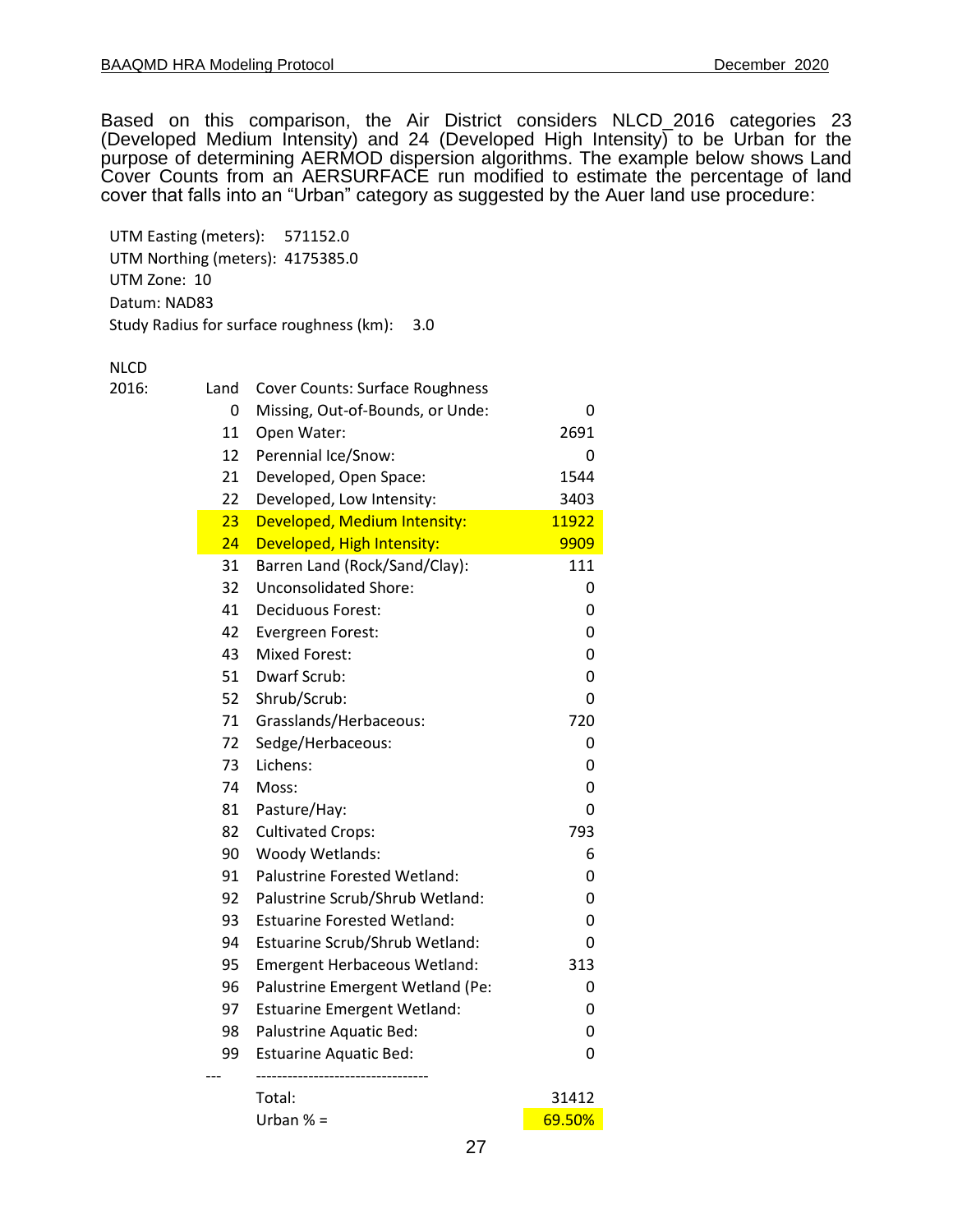# **APPENDIX B Example HARP2 Risk Contribution Output**

# **Cancer Risk By Source**

|            |     | <b>Project Cancer Risk (Res):</b> | 4.40E-06 |                         |                  |                                                                                                                                                    |                    |          |                                                                                    |         |                                              |  |
|------------|-----|-----------------------------------|----------|-------------------------|------------------|----------------------------------------------------------------------------------------------------------------------------------------------------|--------------------|----------|------------------------------------------------------------------------------------|---------|----------------------------------------------|--|
|            |     |                                   |          |                         |                  |                                                                                                                                                    |                    |          |                                                                                    |         |                                              |  |
|            |     |                                   |          |                         |                  | *HARP - HRACalc v17023 7/16/2018 4:15:15 PM - Cancer Risk - Input File: C:\HRSA - New\P#4173\A#028172\RECOSF-7-12REV\hra\S20.ResCaContHRAInput.hra |                    |          |                                                                                    |         |                                              |  |
| <b>REC</b> | GRP | <b>NETID</b>                      | X        | Y                       | CONC             | <b>POLID</b>                                                                                                                                       |                    |          | POLABBRI <mark>RISK_SUM_</mark> SCENARI(DETAILS_INH_RISK SOIL_RISI DERMAL_MMILK_RI |         |                                              |  |
| 1054 S20   |     |                                   | 552970   |                         | 4173770 0.091318 |                                                                                                                                                    | 75070 Acetaldehy   |          | 6.18E-07 30YrCance                                                                 |         | 97.20% 6.18E-07 0.00E+00 0.00E+00 0.00E+00   |  |
| 1054 S20   |     |                                   | 552970   |                         | 4173770 0.006849 |                                                                                                                                                    | 67630 Isopropyl A  |          | 0.00E+00 30YrCance                                                                 |         | $0.00\%$ 0.00E+00 0.00E+00 0.00E+00 0.00E+00 |  |
| 1054 S20   |     |                                   | 552970   |                         | 4173770 1.171911 |                                                                                                                                                    | 67561 Methanol     |          | 0.00E+00 30YrCance                                                                 |         | $0.00\%$ 0.00E+00 0.00E+00 0.00E+00 0.00E+00 |  |
| 1054 S20   |     |                                   | 552970   |                         | 4173770 9.13E-05 |                                                                                                                                                    | 91203 Naphthaler   |          | 7.41E-09 30YrCance                                                                 |         | 1.17% 7.41E-09 0.00E+00 0.00E+00 0.00E+00    |  |
| 1054 S20   |     |                                   | 552970   |                         | 4173770 0.001522 |                                                                                                                                                    | 115071 Propylene   |          | 0.00E+00 30YrCance                                                                 |         | $0.00\%$ 0.00E+00 0.00E+00 0.00E+00 0.00E+00 |  |
| 1054 S20   |     |                                   | 552970   |                         | 4173770 0.000244 |                                                                                                                                                    | 107051 AllylChlor  |          | 3.46E-09 30YrCance                                                                 |         | 0.54% 3.46E-09 0.00E+00 0.00E+00 0.00E+00    |  |
| 1054 S20   |     |                                   | 552970   |                         | 4173770 0.000289 | 75150 CS2                                                                                                                                          |                    |          | 0.00E+00 30YrCance                                                                 |         | $0.00\%$ 0.00E+00 0.00E+00 0.00E+00 0.00E+00 |  |
| 1054 S20   |     |                                   | 552970   | 4173770                 | 0.01248          |                                                                                                                                                    | 108054 Vinyl Aceta |          | 0.00E+00 30YrCance                                                                 |         | 0.00% 0.00E+00 0.00E+00 0.00E+00 0.00E+00    |  |
| 1054 S20   |     |                                   | 552970   |                         | 4173770 0.042615 | 78933 MEK                                                                                                                                          |                    |          | 0.00E+00 30YrCance                                                                 |         | $0.00\%$ 0.00E+00 0.00E+00 0.00E+00 0.00E+00 |  |
| 1054 S20   |     |                                   | 552970   |                         | 4173770 0.001979 |                                                                                                                                                    | 108883 Toluene     |          | 0.00E+00 30YrCance                                                                 |         | $0.00\%$ 0.00E+00 0.00E+00 0.00E+00 0.00E+00 |  |
| 1054 S20   |     |                                   | 552970   |                         | 4173770 0.001172 |                                                                                                                                                    | 100414 Ethyl Benz  |          | 6.90E-09 30YrCance                                                                 |         | 1.09% 6.90E-09 0.00E+00 0.00E+00 0.00E+00    |  |
| 1054 S20   |     |                                   | 552970   |                         | 4173770 0.000563 |                                                                                                                                                    | 1330207 Xylenes    |          | 0.00E+00 30YrCance                                                                 |         | $0.00\%$ 0.00E+00 0.00E+00 0.00E+00 0.00E+00 |  |
| 1054 S20   |     |                                   | 552970   |                         | 4173770 0.002892 |                                                                                                                                                    | 100425 Styrene     |          | 0.00E+00 30YrCance                                                                 |         | $0.00\%$ 0.00E+00 0.00E+00 0.00E+00 0.00E+00 |  |
| 1054 S20   |     |                                   | 552970   |                         | 4173770 0.000654 |                                                                                                                                                    | 95476 o-Xylene     |          | 0.00E+00 30YrCance                                                                 |         | $0.00\%$ 0.00E+00 0.00E+00 0.00E+00 0.00E+00 |  |
|            |     |                                   |          |                         |                  | 7664417 NH3                                                                                                                                        |                    |          |                                                                                    |         | 0.00% 0.00E+00 0.00E+00 0.00E+00 0.00E+00    |  |
| 1054 S20   |     |                                   | 552970   |                         | 4173770 0.044137 |                                                                                                                                                    |                    |          | 0.00E+00 30YrCance                                                                 |         |                                              |  |
|            |     |                                   |          |                         |                  |                                                                                                                                                    |                    | 6.36E-07 | 14.45%                                                                             | 100.00% |                                              |  |
|            |     |                                   |          |                         |                  | *HARP - HRACalc v17023 7/16/2018 4:15:19 PM - Cancer Risk - Input File: C:\HRSA - New\P#4173\A#028172\RECOSF-7-12REV\hra\S21.ResCaContHRAInput.hra |                    |          |                                                                                    |         |                                              |  |
| <b>REC</b> | GRP | <b>NETID</b>                      | Х        | Y                       | CONC             | <b>POLID</b>                                                                                                                                       |                    |          | POLABBRI <mark>RISK_SUM_</mark> SCENARI(DETAILS_INH_RISK SOIL_RISI DERMAL_MMILK_RI |         |                                              |  |
| 1054 S21   |     |                                   | 552970   |                         | 4173770 0.521471 |                                                                                                                                                    | 75070 Acetaldehy   |          | 3.53E-06 30YrCance                                                                 |         | 97.07% 3.53E-06 0.00E+00 0.00E+00 0.00E+00   |  |
| 1054 S21   |     |                                   | 552970   |                         | 4173770 0.040973 |                                                                                                                                                    | 67630 Isopropyl A  |          | 0.00E+00 30YrCance                                                                 |         | 0.00% 0.00E+00 0.00E+00 0.00E+00 0.00E+00    |  |
| 1054 S21   |     |                                   |          |                         | 4173770 6.952947 |                                                                                                                                                    | 67561 Methanol     |          | 0.00E+00 30YrCance                                                                 |         | $0.00\%$ 0.00E+00 0.00E+00 0.00E+00 0.00E+00 |  |
|            |     |                                   | 552970   |                         |                  |                                                                                                                                                    |                    |          |                                                                                    |         |                                              |  |
| 1054 S21   |     |                                   | 552970   |                         | 4173770 0.000546 |                                                                                                                                                    | 91203 Naphthaler   |          | 4.44E-08 30YrCance                                                                 |         | 1.22% 4.44E-08 0.00E+00 0.00E+00 0.00E+00    |  |
| 1054 S21   |     |                                   | 552970   |                         | 4173770 0.009436 |                                                                                                                                                    | 115071 Propylene   |          | 0.00E+00 30YrCance                                                                 |         | $0.00\%$ 0.00E+00 0.00E+00 0.00E+00 0.00E+00 |  |
| 1054 S21   |     |                                   | 552970   | 4173770                 | 0.00149          |                                                                                                                                                    | 107051 AllylChlor  |          | 2.12E-08 30YrCance                                                                 |         | 0.58% 2.12E-08 0.00E+00 0.00E+00 0.00E+00    |  |
| 1054 S21   |     |                                   | 552970   |                         | 4173770 0.001738 | 75150 CS2                                                                                                                                          |                    |          | 0.00E+00 30YrCance                                                                 |         | $0.00\%$ 0.00E+00 0.00E+00 0.00E+00 0.00E+00 |  |
| 1054 S21   |     |                                   | 552970   |                         | 4173770 0.074496 |                                                                                                                                                    | 108054 Vinyl Aceta |          | 0.00E+00 30YrCance                                                                 |         | $0.00\%$ 0.00E+00 0.00E+00 0.00E+00 0.00E+00 |  |
| 1054 S21   |     |                                   | 552970   | 4173770                 | 0.24832          | 78933 MEK                                                                                                                                          |                    |          | 0.00E+00 30YrCance                                                                 |         | $0.00\%$ 0.00E+00 0.00E+00 0.00E+00 0.00E+00 |  |
| 1054 S21   |     |                                   | 552970   |                         | 4173770 0.011919 |                                                                                                                                                    | 108883 Toluene     |          | 0.00E+00 30YrCance                                                                 |         | $0.00\%$ 0.00E+00 0.00E+00 0.00E+00 0.00E+00 |  |
| 1054 S21   |     |                                   | 552970   |                         | 4173770 0.006953 |                                                                                                                                                    | 100414 Ethyl Benz  |          | 4.09E-08 30YrCance                                                                 |         | 1.13% 4.09E-08 0.00E+00 0.00E+00 0.00E+00    |  |
| 1054 S21   |     |                                   | 552970   |                         | 4173770 0.003352 |                                                                                                                                                    | 1330207 Xylenes    |          | 0.00E+00 30YrCance                                                                 |         | $0.00\%$ 0.00E+00 0.00E+00 0.00E+00 0.00E+00 |  |
| 1054 S21   |     |                                   | 552970   |                         | 4173770 0.017382 |                                                                                                                                                    | 100425 Styrene     |          | 0.00E+00 30YrCance                                                                 |         | $0.00\%$ 0.00E+00 0.00E+00 0.00E+00 0.00E+00 |  |
| 1054 S21   |     |                                   | 552970   |                         | 4173770 0.003849 |                                                                                                                                                    | 95476 o-Xylene     |          | 0.00E+00 30YrCance                                                                 |         | $0.00\%$ 0.00E+00 0.00E+00 0.00E+00 0.00E+00 |  |
| 1054 S21   |     |                                   | 552970   |                         | 4173770 0.260736 | 7664417 NH3                                                                                                                                        |                    |          | 0.00E+00 30YrCance                                                                 |         | $0.00\%$ 0.00E+00 0.00E+00 0.00E+00 0.00E+00 |  |
|            |     |                                   |          |                         |                  |                                                                                                                                                    |                    | 3.63E-06 | 82.64%                                                                             | 100.00% |                                              |  |
|            |     |                                   |          |                         |                  |                                                                                                                                                    |                    |          |                                                                                    |         |                                              |  |
|            |     |                                   |          |                         |                  | *HARP - HRACalc v17023 7/16/2018 4:15:23 PM - Cancer Risk - Input File: C:\HRSA - New\P#4173\A#028172\RECOSF-7-12REV\hra\S24.ResCaContHRAInput.hra |                    |          |                                                                                    |         |                                              |  |
| <b>REC</b> | GRP | <b>NETID</b>                      | Х        | Υ                       | CONC             | <b>POLID</b>                                                                                                                                       |                    |          | POLABBRIRISK SUM SCENARIODETAILS INH RISK SOIL RISK DERMAL MMILK RI                |         |                                              |  |
| 1054 S24   |     |                                   |          | 552970 4173770 0.018336 |                  |                                                                                                                                                    | 75070 Acetaldehy   |          | 1.24E-07 30YrCance                                                                 |         | 97.18% 1.24E-07 0.00E+00 0.00E+00 0.00E+00   |  |
| 1054 S24   |     |                                   | 552970   |                         | 4173770 0.001383 |                                                                                                                                                    | 67630 Isopropyl A  |          | 0.00E+00 30YrCance                                                                 |         | $0.00\%$ 0.00E+00 0.00E+00 0.00E+00 0.00E+00 |  |
|            |     |                                   |          |                         |                  |                                                                                                                                                    |                    |          |                                                                                    |         |                                              |  |
| 1054 S24   |     |                                   | 552970   |                         | 4173770 0.234454 |                                                                                                                                                    | 67561 Methanol     |          | 0.00E+00 30YrCance                                                                 |         | $0.00\%$ 0.00E+00 0.00E+00 0.00E+00 0.00E+00 |  |
| 1054 S24   |     |                                   | 552970   |                         | 4173770 1.83E-05 |                                                                                                                                                    | 91203 Naphthaler   |          | 1.49E-09 30YrCance                                                                 |         | 1.17% 1.49E-09 0.00E+00 0.00E+00 0.00E+00    |  |
| 1054 S24   |     |                                   | 552970   |                         | 4173770 0.000331 |                                                                                                                                                    | 115071 Propylene   |          | 0.00E+00 30YrCance                                                                 |         | $0.00\%$ 0.00E+00 0.00E+00 0.00E+00 0.00E+00 |  |
| 1054 S24   |     |                                   | 552970   |                         | 4173770 5.11E-05 |                                                                                                                                                    | 107051 AllylChlor  |          | 7.26E-10 30YrCance                                                                 |         | 0.57% 7.26E-10 0.00E+00 0.00E+00 0.00E+00    |  |
| 1054 S24   |     |                                   | 552970   |                         | 4173770 5.71E-05 | 75150 CS2                                                                                                                                          |                    |          | 0.00E+00 30YrCance                                                                 |         | $0.00\%$ 0.00E+00 0.00E+00 0.00E+00 0.00E+00 |  |
| 1054 S24   |     |                                   | 552970   |                         | 4173770 0.002495 |                                                                                                                                                    | 108054 Vinyl Aceta |          | 0.00E+00 30YrCance                                                                 |         | $0.00\%$ 0.00E+00 0.00E+00 0.00E+00 0.00E+00 |  |
| 1054 S24   |     |                                   | 552970   |                         | 4173770 0.008416 | 78933 MEK                                                                                                                                          |                    |          | 0.00E+00 30YrCance                                                                 |         | $0.00\%$ 0.00E+00 0.00E+00 0.00E+00 0.00E+00 |  |
| 1054 S24   |     |                                   | 552970   |                         | 4173770 0.000391 |                                                                                                                                                    | 108883 Toluene     |          | 0.00E+00 30YrCance                                                                 |         | $0.00\%$ 0.00E+00 0.00E+00 0.00E+00 0.00E+00 |  |
| 1054 S24   |     |                                   | 552970   |                         | 4173770 0.000234 |                                                                                                                                                    | 100414 Ethyl Benz  |          | 1.38E-09 30YrCance                                                                 |         | 1.08% 1.38E-09 0.00E+00 0.00E+00 0.00E+00    |  |
| 1054 S24   |     |                                   | 552970   |                         | 4173770 0.000111 |                                                                                                                                                    | 1330207 Xylenes    |          | 0.00E+00 30YrCance                                                                 |         | $0.00\%$ 0.00E+00 0.00E+00 0.00E+00 0.00E+00 |  |
| 1054 S24   |     |                                   | 552970   |                         | 4173770 0.000571 |                                                                                                                                                    | 100425 Styrene     |          | 0.00E+00 30YrCance                                                                 |         | $0.00\%$ 0.00E+00 0.00E+00 0.00E+00 0.00E+00 |  |
| 1054 S24   |     |                                   | 552970   |                         | 4173770 0.000129 |                                                                                                                                                    | 95476 o-Xylene     |          | 0.00E+00 30YrCance                                                                 |         | $0.00\%$ 0.00E+00 0.00E+00 0.00E+00 0.00E+00 |  |
| 1054 S24   |     |                                   | 552970   |                         | 4173770 0.009017 | 7664417 NH3                                                                                                                                        |                    |          | $0.00E+00$ 30YrCance                                                               |         | $0.00\%$ 0.00E+00 0.00E+00 0.00E+00 0.00E+00 |  |
|            |     |                                   |          |                         |                  |                                                                                                                                                    |                    | 1.28E-07 | 2.90%                                                                              | 100.00% |                                              |  |
|            |     |                                   |          |                         |                  |                                                                                                                                                    |                    |          |                                                                                    |         |                                              |  |
|            |     |                                   |          |                         |                  |                                                                                                                                                    |                    |          |                                                                                    |         |                                              |  |